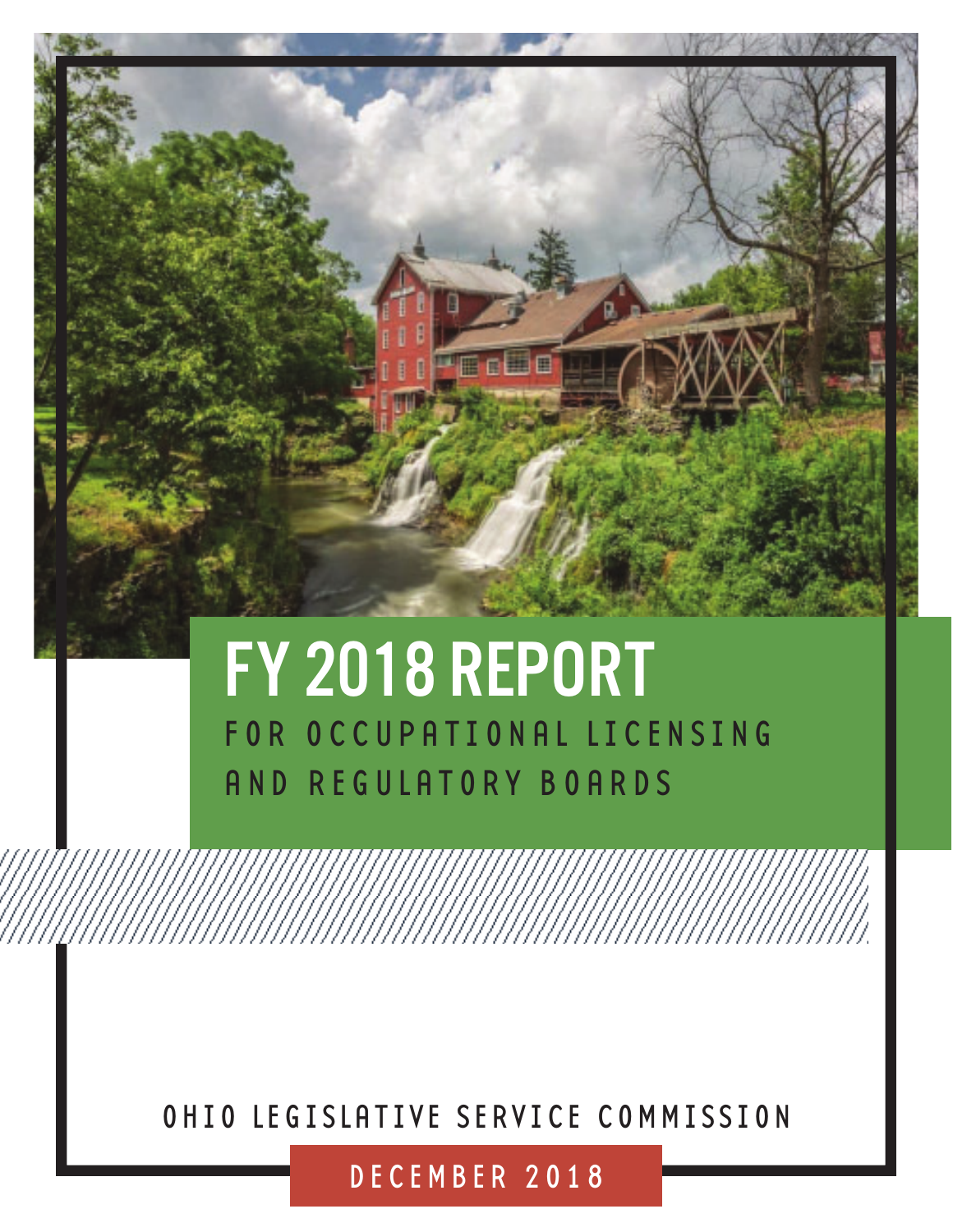# **Table of Contents**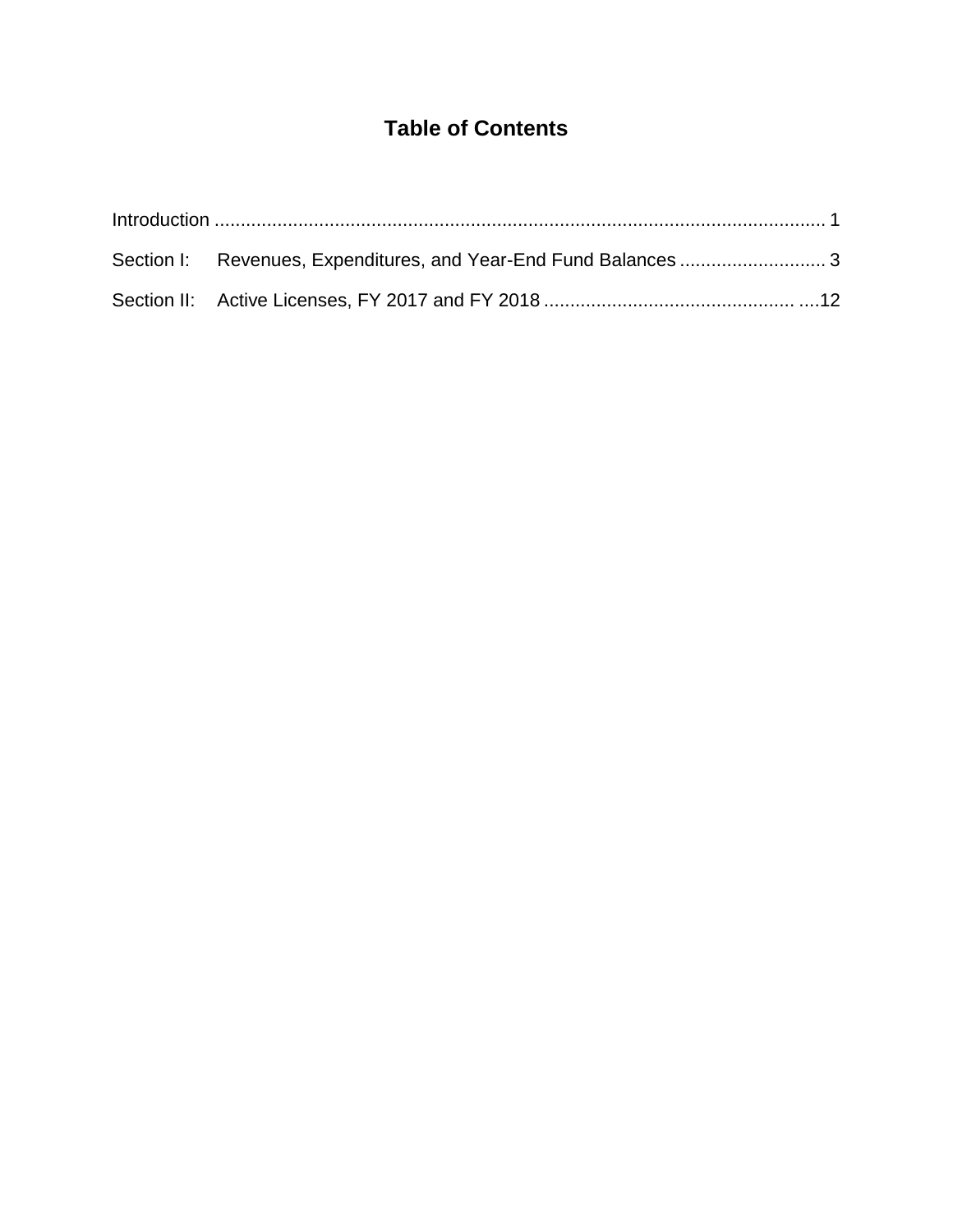# **Introduction**

## **Summary**

Section 103.13(H) of the Revised Code requires the Legislative Service Commission (LSC) to prepare a report each year evaluating the extent to which Ohio's various occupational licensing and regulatory boards and commissions are financially self-supporting. This report summarizes the year-end cash balances for funds used by such boards and commissions in fiscal year (FY) 2018 (July 1, 2017 through June 30, 2018). These boards and commissions use a number of different funds as operating accounts into which their receipts are deposited and from which their expenses are paid. As of June 30, 2018, the 24 state funds used primarily by the boards and commissions had a combined cash balance of \$86.2 million, compared to a combined cash balance of \$84.2 million as of July 1, 2017. The boards and commissions also encumbered a total of \$6.8 million in FY 2018 funds to be spent in FY 2019, leaving the funds with a combined, unobligated cash balance of \$79.4 million at the end of FY 2018, compared to a combined unobligated cash balance of \$78.8 million at the end of FY 2017. Collectively, these boards and commissions had sufficient revenues to cover their expenditures and were financially self-supporting in FY 2018.

The report is divided into two sections. Section I provides a simplified cash balance statement for the 24 funds used primarily by the boards and commissions for operations and also summarizes their revenue and expenditure activities for FY 2018. Section II compares the total number of active licenses for each board or commission in FY 2018 to FY 2017. The financial and licensing data presented in this report was compiled from information provided by the boards and commissions and data from the Ohio Administrative Knowledge System (OAKS).

## **Board abolishments and consolidations**

H.B. 49 of the 132nd General Assembly abolished several boards typically covered in this report. The duties of these abolished boards were placed under one of several existing boards or one of two newly created boards. <sup>1</sup> However, the duties with regard to the Ohio Respiratory Care Board were divided in the following manner: respiratory care regulation was merged into the State Medical Board and home medical equipment regulation was merged into the State Board of Pharmacy. The table below shows the abolished boards, as well as the new or existing board that absorbed their duties. All of the consolidations except one were effective January 21, 2018. The exception was the consolidation of the State Board of Sanitarian Registration into the Ohio Department of Health, which was effective on September 29, 2017. Thus, it is important to note that this report does not reflect a full year's worth of revenue and expenditure data for affected boards.

<sup>&</sup>lt;sup>1</sup> The State Vision Professionals Board and the State Speech and Hearing Professionals Board were created by H.B. 49.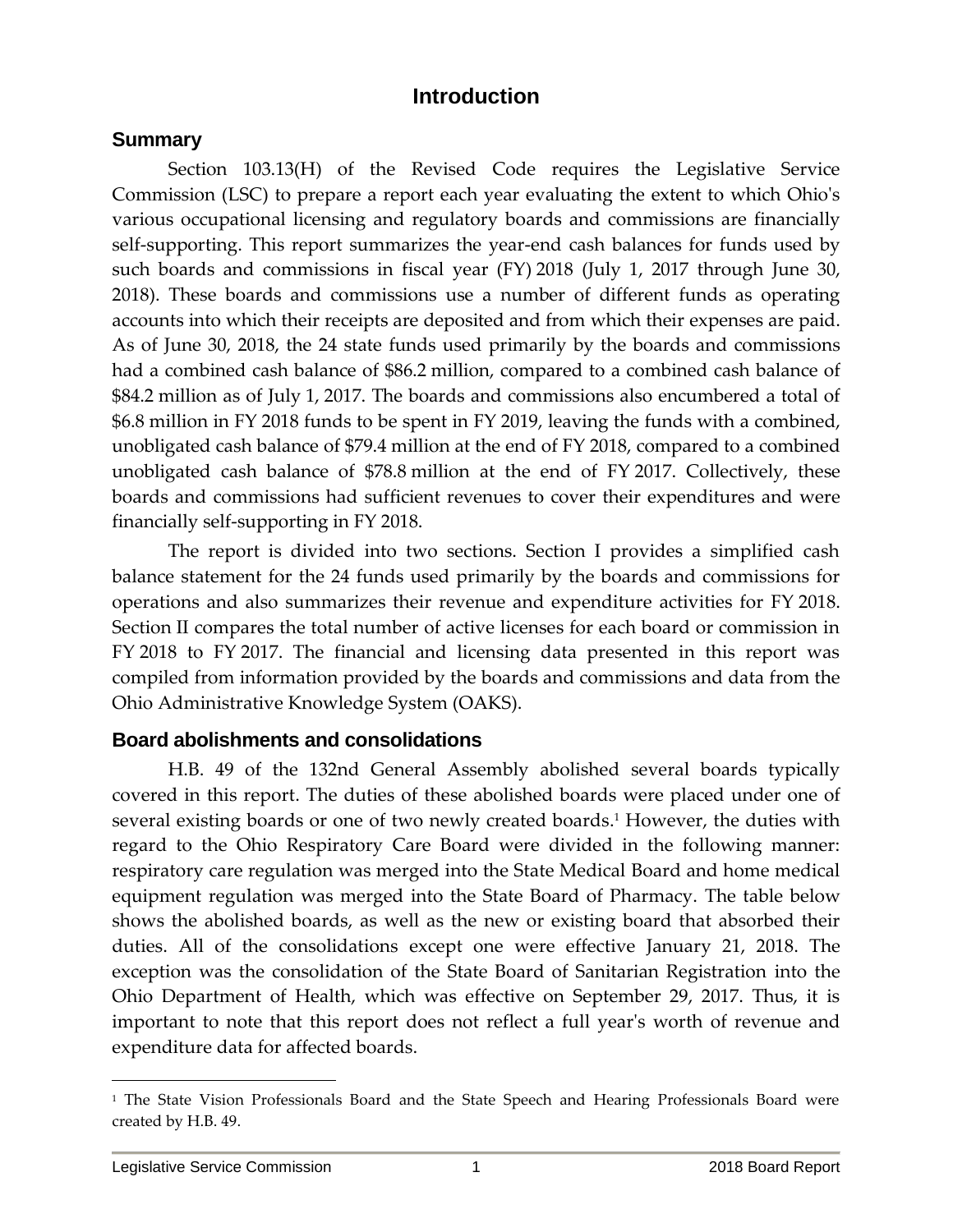| <b>Board Consolidations</b>                           |                                                                             |  |  |  |
|-------------------------------------------------------|-----------------------------------------------------------------------------|--|--|--|
| <b>Abolished Board</b>                                | <b>New or Existing Board Responsible for Regulation</b>                     |  |  |  |
| State Board of Optometry                              | State Vision Professionals Board                                            |  |  |  |
| <b>Ohio Optical Dispensers Board</b>                  |                                                                             |  |  |  |
| Hearing Aid Dealers and Fitters Licensing Board       | State Speech and Hearing Professionals Board                                |  |  |  |
| Board of Speech-Language Pathology and Audiology      |                                                                             |  |  |  |
| <b>Ohio Board of Dietetics</b>                        | State Medical Board                                                         |  |  |  |
| State Board of Orthotics, Prosthetics, and Pedorthics | Ohio Occupational Therapy, Physical Therapy, and<br>Athletic Trainers Board |  |  |  |
| Ohio Respiratory Care Board duties                    |                                                                             |  |  |  |
| Respiratory care                                      | State Medical Board                                                         |  |  |  |
| Home medical equipment                                | State Board of Pharmacy                                                     |  |  |  |
| <b>Ohio Manufactured Homes Commission</b>             | <b>Ohio Department of Commerce</b>                                          |  |  |  |
| State Board of Sanitarian Registration                | Ohio Department of Health                                                   |  |  |  |
| Ohio State Barber Board                               | State Cosmetology and Barber Board                                          |  |  |  |

# **Access report online**

This report may be viewed online at **[www.lsc.ohio.gov](file://///ohio/FISCAL/Board%20Reports/2016/www.lsc.ohio.gov)** by clicking on Budget Central, and then Occupational Licensing and Regulatory Board Report under the Budget Reference Documents heading.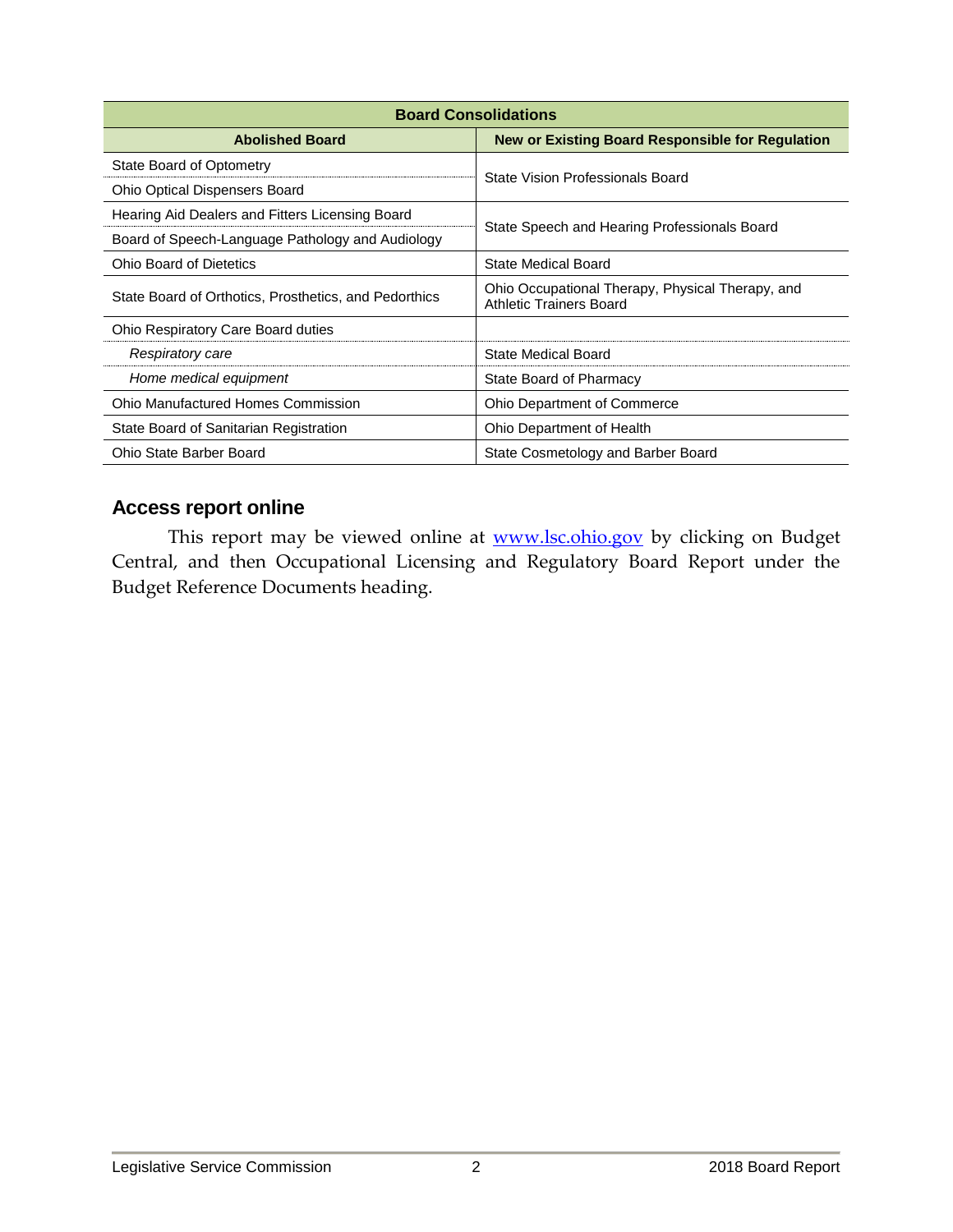# **Section I: Revenues, Expenditures, and Year-End Fund Balances**

## **Year-end fund balances**

In FY 2018, several boards and commissions regulated and licensed various occupations and professions in the state of Ohio. These boards and commissions did not receive any funding from the General Revenue Fund (GRF). Rather, their operations were supported by license fees, fines, penalties, and other assessments deposited into many non-GRF funds. This section of the report presents a review of cash balances in 24 of these funds at the close of FY 2018 (Table 1),<sup>2</sup> as well as operating income and expenditures for each board by fund over the course of their licensing cycles (Table 2). This information helps indicate whether these licensing and regulatory boards and commissions are financially self-supporting. Again, it is important to note that revenues and expenditures for boards affected by consolidations only reflect a partial year of licensing activity.

Table 1 is a simplified cash balance statement covering 24 of the funds that are used primarily by the boards and commissions. As of July 1, 2017, the first day of FY 2018, these funds had a combined cash balance of \$84.2 million. During FY 2018, a total of \$107.9 million in receipts (including transfers) were deposited into the funds and a total of \$105.9 million in expenditures (including transfers) were paid out of the funds. As of June 30, 2018, the last day of FY 2018, these 24 funds had a combined cash balance of \$86.2 million and outstanding encumbrances of \$6.8 million, leaving the funds with a combined, unobligated cash balance of \$79.4 million. Of these 24 funds, 23 finished FY 2018 with positive unobligated cash balances. The Manufactured Homes Commission Regulatory Fund (Fund 5MC0) finished FY 2018 with a balance of \$0. This fund was used by the Ohio Manufactured Homes Commission until its abolishment on January 21, 2018. Revenues that were previously deposited into this fund are now deposited into the Industrial Compliance Operating Fund (Fund 5560), which is used by the Ohio Department of Commerce.

In FY 2018, of the \$105.9 million in expenditures made by boards and commissions, \$74.4 million (70.2%) was used for operations and \$31.6 million (29.8%) was transferred out. Of the amount expended for operations, \$49.5 million (66.5%) was for personal services, which includes payroll and fringe benefits, \$14.1 million (18.9%) was for supplies and maintenance, \$5.4 million (7.3%) was for subsidies for things such as training and education programs and grant-related activities, \$4.9 million (6.6%) was

<sup>2</sup> Table 1, which shows fund cash balances, does not include the three funds that are used mainly for purposes other than board activities: the General Operations Fund (Fund 4700) used by the Department of Health, the Public Safety – Highway Purposes Fund (Fund 5TM0) used by the Department of Public Safety, and the Industrial Compliance Operating Fund (Fund 5560) used by the Department of Commerce. Nor does it include federal funds used by the State Board of Pharmacy.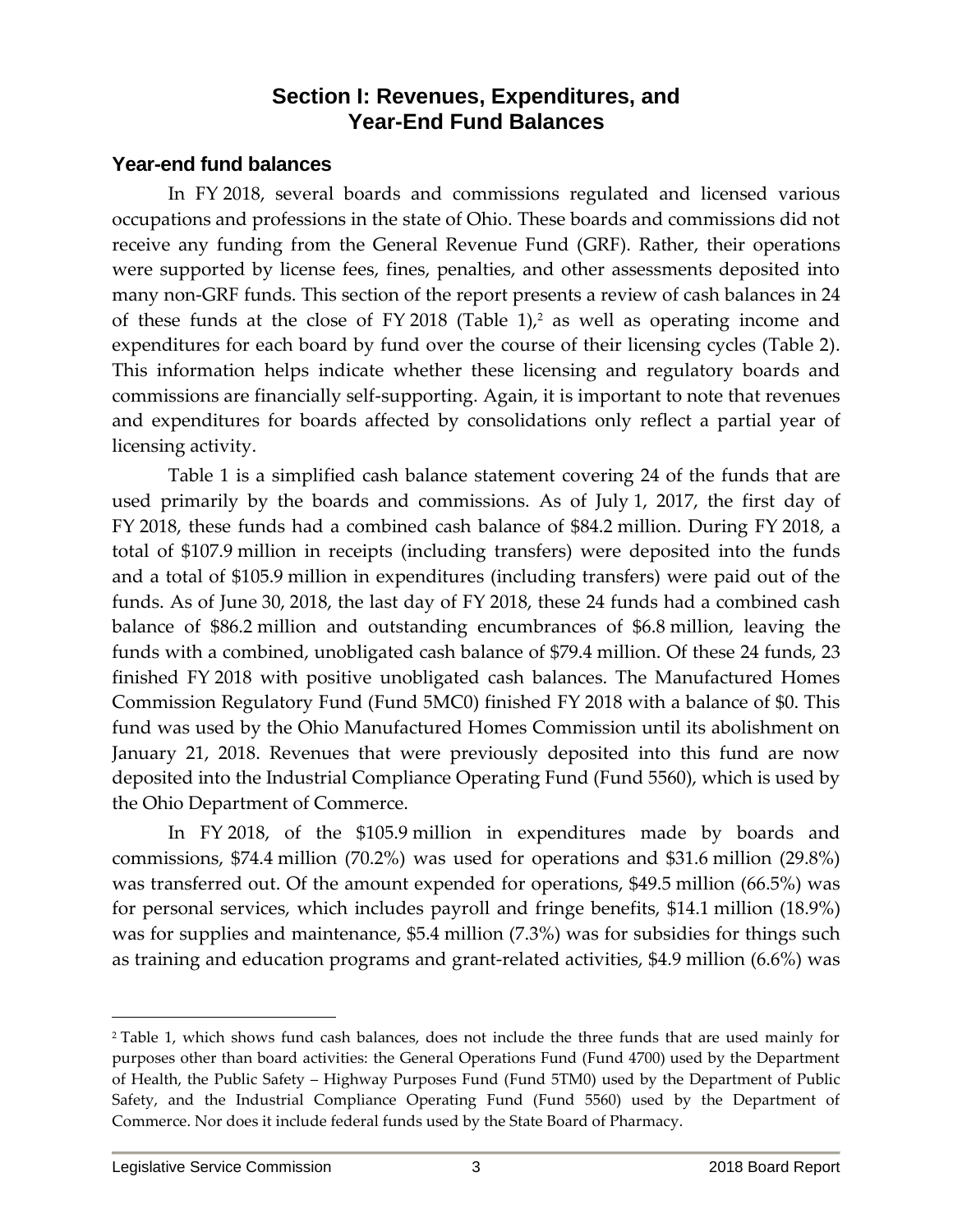for purchased personal services, and the remaining \$545,000 (0.7%) was for equipment and other miscellaneous expenditures.

In total, \$31.6 million was transferred out of the funds used by boards and commissions in FY 2018. The Occupational Licensing and Regulatory Fund (Fund 4K90) had a total of \$17.9 million transferred to other funds. The largest Fund 4K90 transfer was \$13.5 million to the Professional Licensing System Fund (Fund 5JQ0) to support the replacement of the automated licensing system. Fund 5JQ0 is used by the Department of Administrative Services to develop and maintain a replacement automated licensing system for professional licensing boards. Of the remaining funds transferred from Fund 4K90, approximately \$3.0 million was transferred to funds used by boards for educational programs for nurses (Fund 5AC0) and accountants (Fund 4J80). Approximately \$1.1 million was transferred from Fund 4K90 to the Nursing Education Assistance Fund (Fund 6820), used by the Department of Higher Education, to provide financial assistance to Ohio students enrolled in at least half-time study in approved pre-licensure or post-licensure nurse education programs. Additionally, approximately \$310,000 was transferred to the Manufactured Homes Regulatory Fund (Fund 5SU0), used by the Department of Commerce, for licensing and regulation of manufactured housing dealers, brokers, and salespersons. This transfer was done to facilitate the transfer of manufactured home regulation to the Department of Commerce.

The next largest transfer was \$10.0 million from the Division of Securities Fund (Fund 5500) to the GRF. Approximately \$1.6 million was transferred from the Manufactured Homes Commission Regulatory Fund (Fund 5MC0) to the Industrial Compliance Operating Fund (Fund 5560), which again facilitated the transfer of manufactured home regulation to the Department of Commerce. Additionally, \$1.1 million was transferred from the State Medical Board Operating Fund (Fund 5C60) to the Professional Licensing System Fund (Fund 5JQ0). Finally, \$1.0 million was transferred from the Consumer Finance Fund (Fund 5530), used by the Division of Financial Institutions, to the GRF.

#### **Occupational Licensing and Regulatory Fund (Fund 4K90)**

The Occupational Licensing and Regulatory Fund (Fund 4K90) serves as an operating fund for many of the boards and commissions covered in this report. Fund 4K90 finished FY 2018 with a cash balance of \$15.7 million, a decrease of \$4.3 million (21.5%) from the beginning cash balance of \$20.0 million. Taking into account the year-end encumbrance of \$1.1 million, Fund 4K90 finished FY 2018 with an unobligated cash balance of \$14.5 million. 3

<sup>&</sup>lt;sup>3</sup> The Fund 4K90 balance reflects the combined cash balance of all boards and commissions operating out of the fund, including the contribution of the State Board of Career Colleges and Schools, which is otherwise not covered in this report.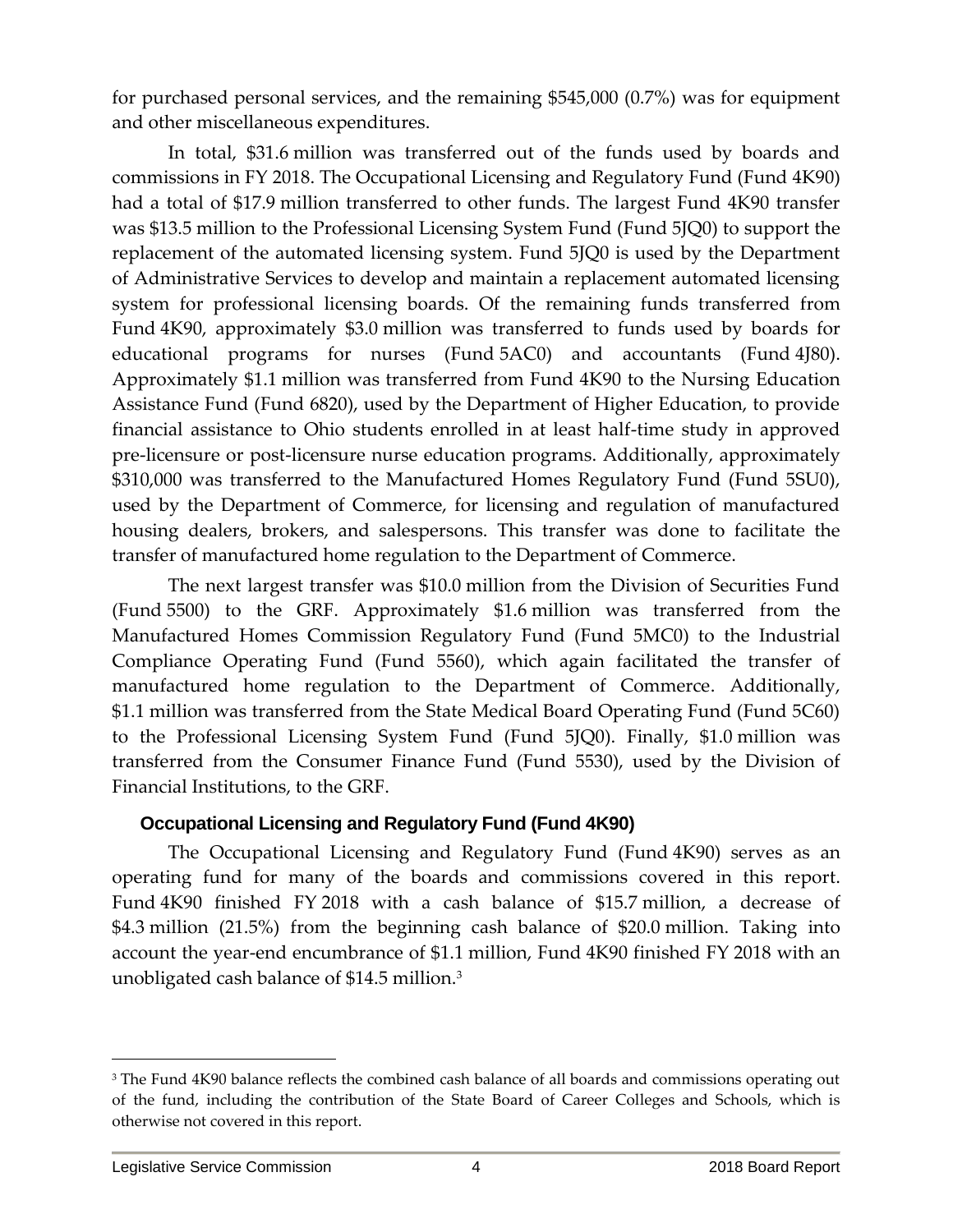Fund 4K90 receipts totaled about \$47.7 million in FY 2018, an increase of \$12.1 million (33.9%) from FY 2017 receipts of \$35.6 million. Fund 4K90 expenditures and transfers out for FY 2018 totaled \$51.9 million, an increase of \$3.5 million (7.2%) over FY 2017 expenditures of \$48.5 million. The difference in expenditures is partially due to the differences in amounts transferred out of Fund 4K90 in each year. When transfers are excluded, expenditures totaled \$34.1 million in FY 2018, about \$1.6 million (4.8%) more than FY 2017 expenditures of \$32.5 million.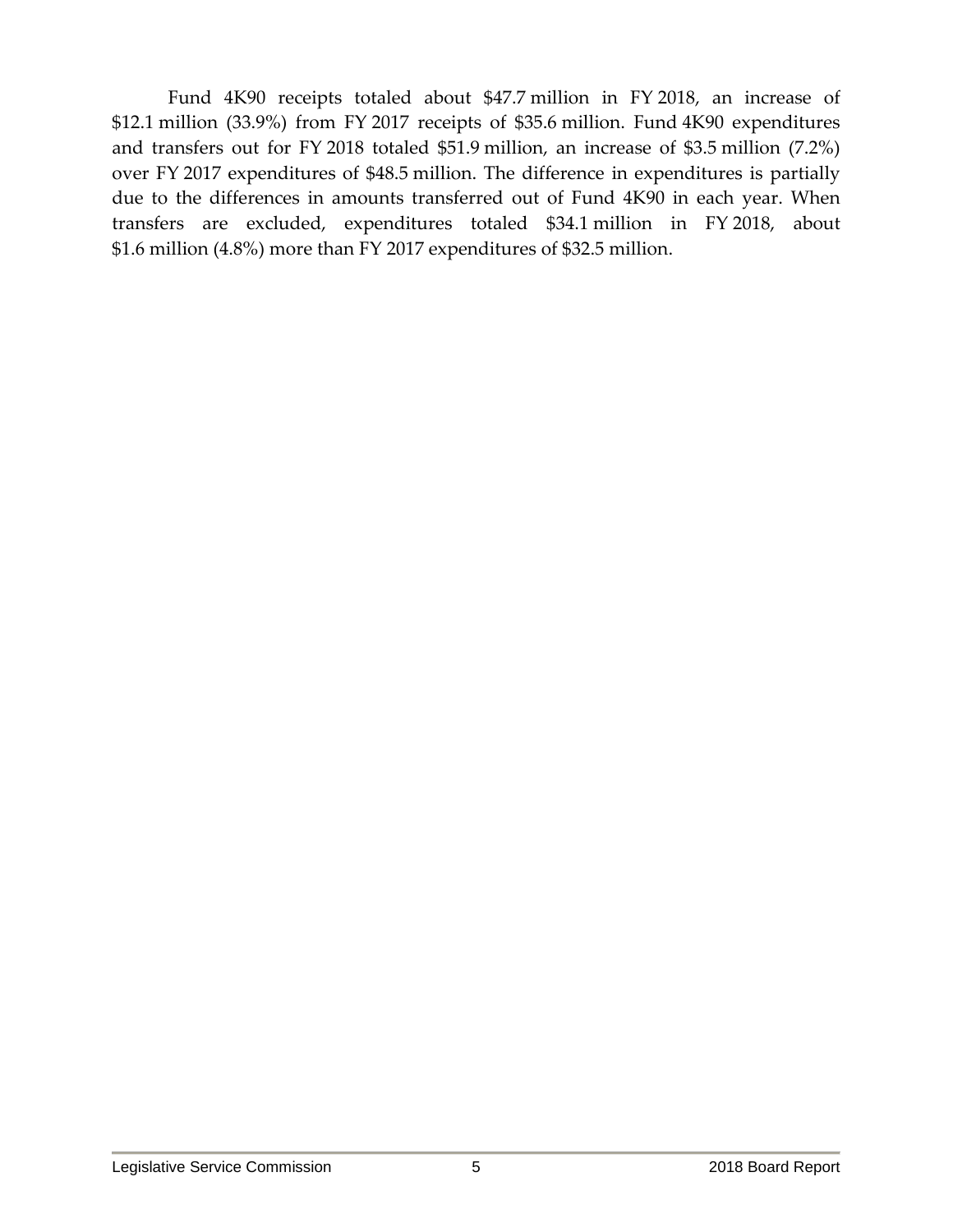| Table 1. Simplified Cash Balance Statement for Funds Used by Occupational Licensing and Regulatory Boards and Commissions, FY 2018 |                     |                                         |                                                |                                                     |                                      |                                        |                                                            |
|------------------------------------------------------------------------------------------------------------------------------------|---------------------|-----------------------------------------|------------------------------------------------|-----------------------------------------------------|--------------------------------------|----------------------------------------|------------------------------------------------------------|
| <b>Fund Name</b>                                                                                                                   | <b>Fund</b><br>Code | <b>Beginning</b><br><b>Cash Balance</b> | <b>Revenues</b><br>(Including<br>transfers in) | <b>Expenditures</b><br>(Including<br>transfers out) | <b>Ending Cash</b><br><b>Balance</b> | <b>Year-End</b><br><b>Encumbrances</b> | <b>Unobligated</b><br><b>Ending Cash</b><br><b>Balance</b> |
| Division of Securities Fund                                                                                                        | 5500                | \$19,456,379                            | \$18,983,515                                   | \$15,040,449                                        | \$23,399,444                         | \$451,932                              | \$22,947,512                                               |
| Occupational Licensing and Regulatory Fund                                                                                         | 4K90                | \$19,954,923                            | \$47,655,770                                   | \$51,949,844                                        | \$15,660,848                         | \$1,142,805                            | \$14,518,043                                               |
| Trauma and Emergency Medical Services Fund                                                                                         | 83M0                | \$10,266,676                            | \$6,256,844                                    | \$7,422,073                                         | \$9,101,448                          | \$527,504                              | \$8,573,944                                                |
| Investor Education and Enforcement Expense Fund                                                                                    | 5GK0                | \$7,389,588                             | \$850                                          | \$412,572                                           | \$6,977,866                          | \$84,371                               | \$6,893,495                                                |
| <b>Consumer Finance Fund</b>                                                                                                       | 5530                | \$6,945,883                             | \$5,429,874                                    | \$5,209,722                                         | \$7,166,036                          | \$767,333                              | \$6,398,703                                                |
| State Medical Board Operating Fund                                                                                                 | 5C60                | \$4,151,806                             | \$11,045,850                                   | \$10,360,384                                        | \$4,837,272                          | \$807,440                              | \$4,029,832                                                |
| Private Investigator and Security Guard Provider Fund                                                                              | 5B90                | \$2,723,274                             | \$1,596,680                                    | \$1,657,744                                         | \$2,662,211                          | \$32,849                               | \$2,629,362                                                |
| Medical Marijuana Control Program Fund                                                                                             | 5SY0                | \$1,981,853                             | \$7,105,750                                    | \$4,358,261                                         | \$4,729,342                          | \$2,626,930                            | \$2,102,412                                                |
| Division of Real Estate Operating Fund                                                                                             | 5490                | \$2,238,212                             | \$3,377,084                                    | \$3,558,435                                         | \$2,056,862                          | \$221,780                              | \$1,835,082                                                |
| Nurse Education Grant Program Fund                                                                                                 | 5AC0                | \$15,457                                | \$2,848,543                                    | \$1,518,480                                         | \$1,345,520                          | \$0                                    | \$1,345,520                                                |
| Motor Vehicle Dealers Board Fund                                                                                                   | 5390                | \$1,145,109                             | \$240,917                                      | \$15,907                                            | \$1,370,119                          | \$26,501                               | \$1,343,618                                                |
| Real Estate Recovery Fund                                                                                                          | 5480                | \$1,168,047                             | \$62,131                                       | \$36,399                                            | \$1,193,779                          | \$0                                    | \$1,193,779                                                |
| Real Estate Appraiser Recovery Fund                                                                                                | 4B20                | \$997,087                               | \$23,115                                       | \$0                                                 | \$1,020,202                          | \$0                                    | \$1,020,202                                                |
| Real Estate Education and Research Fund                                                                                            | 5470                | \$889,092                               | \$67,836                                       | \$88,257                                            | \$868,671                            | \$6,475                                | \$862,196                                                  |
| <b>CPA Education Assistance Fund</b>                                                                                               | 4J80                | \$881,427                               | \$312,790                                      | \$425,000                                           | \$769,217                            | \$0                                    | \$769,217                                                  |
| Real Estate Appraiser Operating Fund                                                                                               | 6A40                | \$977,062                               | \$586,221                                      | \$845,872                                           | \$717,410                            | \$31,913                               | \$685,497                                                  |
| Board of Pharmacy Drug Law Enforcement Fund                                                                                        | 4A50                | \$584,970                               | \$76,510                                       | \$16,911                                            | \$644,569                            | \$4,750                                | \$639,819                                                  |
| Manufactured Homes Regulatory Fund                                                                                                 | 5SU0                | \$0                                     | \$493,763                                      | \$13,416                                            | \$480,347                            | \$0                                    | \$480,347                                                  |
| Board of Executives of Long-Term Services and<br><b>Supports Fund</b>                                                              | 5MT0                | \$395,657                               | \$617,970                                      | \$568,011                                           | \$445,615                            | \$44,348                               | \$401,267                                                  |
| <b>Auctioneers Fund</b>                                                                                                            | 5B80                | \$300,091                               | \$318,748                                      | \$257,286                                           | \$361,553                            | \$1,737                                | \$359,815                                                  |
| <b>Auction Education Fund</b>                                                                                                      | 4D20                | \$262,443                               | \$29,719                                       | \$11,345                                            | \$280,817                            | \$0                                    | \$280,817                                                  |
| Drug Database Fund                                                                                                                 | 5SG0                | \$116,109                               | \$104,798                                      | \$127,773                                           | \$93,134                             | \$31,500                               | \$61,634                                                   |
| Veterinary Student Loan Program Fund                                                                                               | 5BU0                | \$26,308                                | \$43,120                                       | \$46,000                                            | \$23,428                             | \$0                                    | \$23,428                                                   |
| Manufactured Homes Commission Regulatory Fund                                                                                      | 5MC0                | \$1,344,907                             | \$660,640                                      | \$2,005,547                                         | \$0                                  | \$0                                    | \$0                                                        |
| <b>TOTAL</b>                                                                                                                       |                     | \$84,212,361                            | \$107,939,037                                  | \$105,945,689                                       | \$86,205,709                         | \$6,810,169                            | \$79,395,540                                               |

Data Source: The Ohio Administrative Knowledge System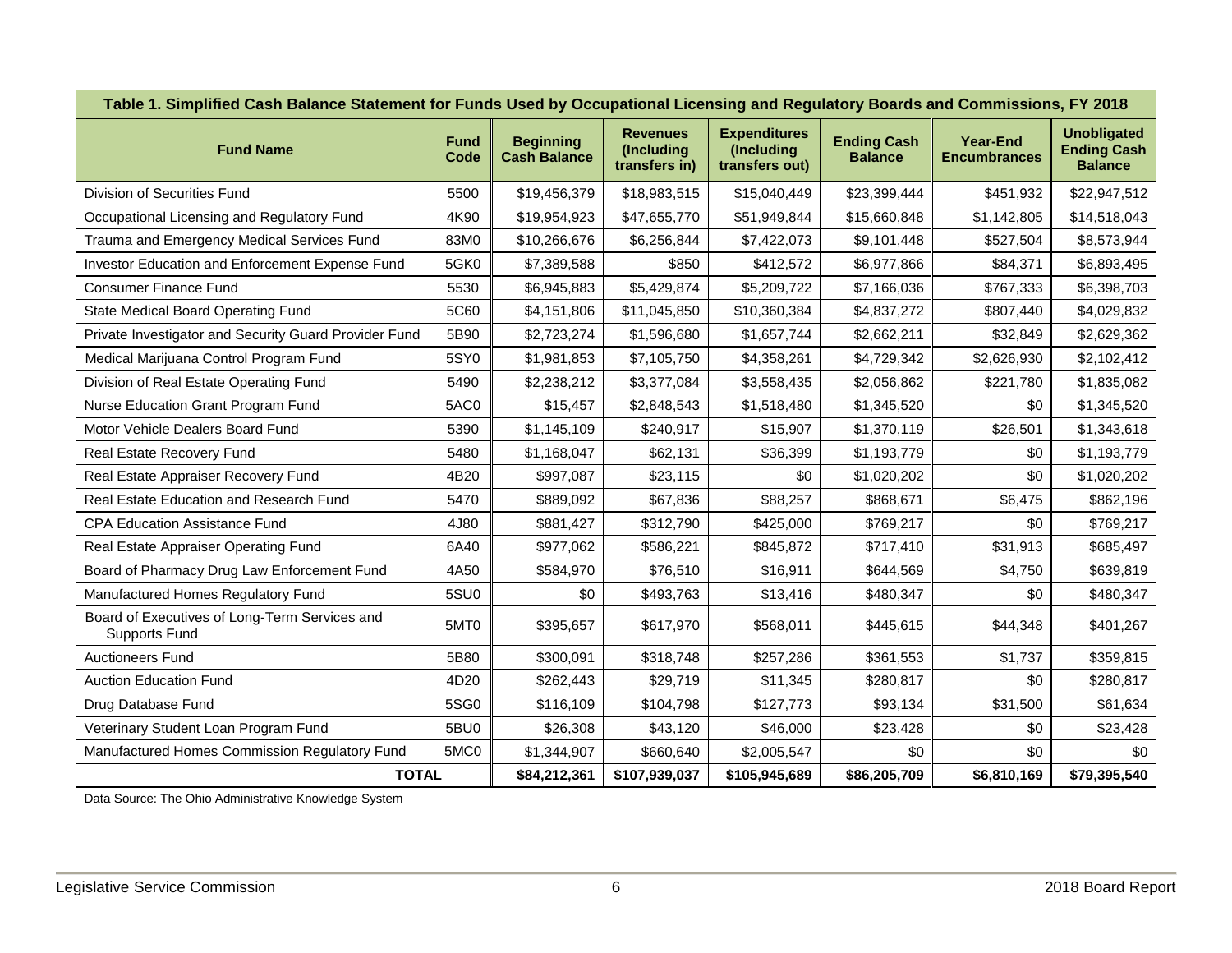## **Revenues and expenditures**

After examining a fund's year-end cash balance, it may be helpful to examine a fund's revenue and expenditure patterns without taking into account the beginning cash balance. While a sufficient beginning cash balance may help a board or commission to absorb an operating deficit during a given year, a board or commission with an annual expenditure level consistently exceeding its annual revenue level may eventually have to reduce its expenditures, increase its license fees, or both. Table 2 lists revenues and expenditures for each board and commission at the fund level. It also compares each fund's revenues and expenditures to determine whether the revenues generated during a given period were sufficient to cover the expenditures incurred in that period. Transfers in and transfers out are excluded from this table in order to view board finances only pertaining to operations.<sup>4</sup> Nearly all of the revenue received by the boards and commissions covered in this report comes from license fees.<sup>5</sup> This means that license renewal cycles (generally one, two, or three years) can have a significant effect on annual revenue.

In order to provide a more complete picture of revenue and expenditure patterns for those boards and commissions issuing annual licenses, Table 2 lists their FY 2018 revenues and expenditures by fund. For those boards and commissions issuing biennial licenses, the table lists total revenues and expenditures by fund over the FY 2017-FY 2018 period. Likewise, for boards and commissions issuing on a triennial basis, the table lists revenue and expenditure data over the FY 2016-FY 2018 period. Some boards and commissions with biennial or triennial license renewal cycles stagger their license renewal periods to avoid larger fluctuations in revenues and expenditures from year to year.

As mentioned previously, several boards were abolished and their duties were absorbed into an existing board or a new board. Thus, the FY 2018 amounts for these affected boards do not represent a full year of licensing activities. These abolished, new, or consolidated boards are marked with a ( ‡ ) symbol in Table 2.

#### **Annual renewal cycles**

As shown in Table 2, in FY 2018, 11 boards and commissions on primarily annual renewal cycles registered higher revenues than expenditures. The Division of Securities within the Department of Commerce, which regulates the sale of securities and licenses security professionals, registered the largest overall surplus of \$13.5 million. The

<sup>4</sup> Table 2 excludes funds that are primarily used to disburse grants (and are therefore not used for general board operations): the CPA Education Assistance Fund (Fund 4J80), the Nurse Education Grant Program Fund (Fund 5AC0), and the Veterinary Student Loan Program Fund (Fund 5BU0).

<sup>&</sup>lt;sup>5</sup> The main exception is the State Board of Emergency Medical, Fire, and Transportation Services, which is primarily funded by fees and fines, such as a portion of moneys collected from seat belt law violations. Additionally, the State Board of Pharmacy has several grant funds, holding funds, federal funds, or special law funds that do not collect licensing revenue.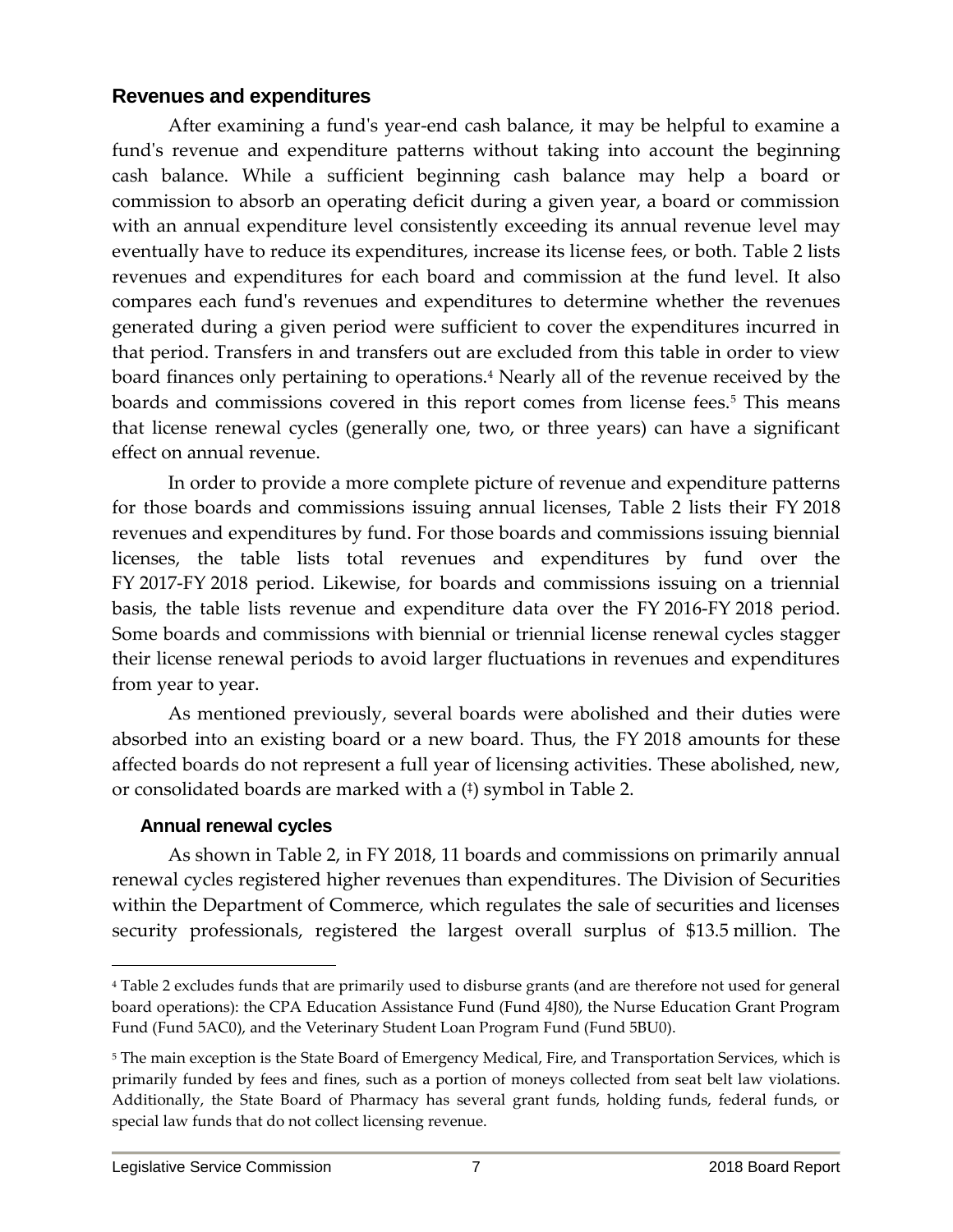Division uses two funds: the Division of Securities Fund (Fund 5500), which had a surplus of \$13.9 million, and the Investor Education and Enforcement Expense Fund (Fund 5GK0), which had a deficit of \$412,572. The Division of Financial Institution's (within the Department of Commerce) Consumer Finance Fund (Fund 5530), registered the next highest revenue surplus of \$1.2 million.

Ten boards and commissions on annual renewal cycles registered higher expenditures than revenues. The Division of Real Estate and Professional Licensing, within the Department of Commerce, registered the largest deficit with a total deficit of \$231,060 in its four funds. Several of the boards impacted by the consolidations had a deficit. Again, FY 2018 was not a full licensing year for these boards.

#### **Biennial renewal cycles**

In FY 2018, 20 boards and commissions that operate mainly on biennial renewal cycles registered higher revenues than expenditures over their two-year licensing period. The Board of Nursing had the largest surplus of \$7.7 million in their portion of Fund 4K90, followed by the State Medical Board with a surplus of \$2.8 million in the State Medical Board Operating Fund (Fund 5C60). A total of three boards and commissions on biennial renewal cycles had higher expenditures than revenues over the licensing period. The largest deficit of \$145,593 was registered by the Bureau of Environmental Health and Radiation Protection within the Department of Health related to radiation technician licensure. The Department of Health uses the General Operations Fund (Fund 4700) for this licensure. The next largest deficit of \$115,969 was registered by the new State Speech and Hearing Professionals Board in its portion of Fund 4K90. Again, FY 2018 was not a full licensing year for this board. Lastly, the State Board of Embalmers and Funeral Directors registered a deficit of \$94,493.

#### **Triennial renewal cycles**

Of the boards that mainly renew licenses on a triennial basis, the Accountancy Board registered a surplus of \$1.8 million in their portion of Fund 4K90. The three other boards registered deficits, which include: \$1.5 million in the Trauma and Emergency Medical Services Fund (Fund 83M0) used by the Board of Emergency Medical, Fire, and Transportation Services within the Department of Public Safety, \$1.2 million in the Industrial Compliance Operating Fund (Fund 5560) used by the Department of Commerce's Board of Building Standards for licensing operations, and \$354,612 in the Division of Real Estate Operating Fund (Fund 5490) used by the Department of Commerce's Division of Real Estate and Professional Licensing. Fund 5490 is used for triennial license renewals (most of the other licenses issued by the Division of Real Estate and Professional Licensing are renewed on an annual basis).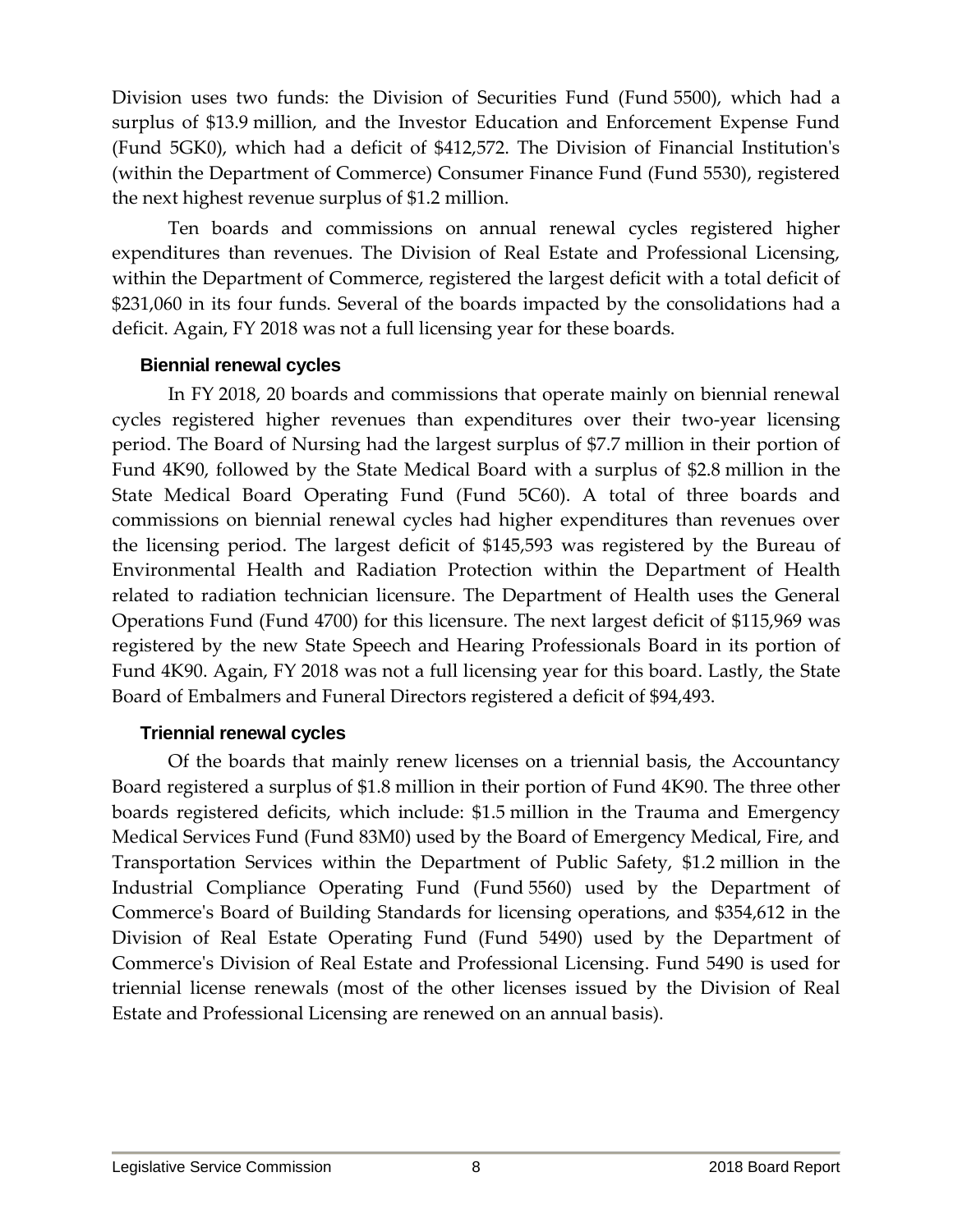| Table 2. Summary of Revenues and Expenditures by Agency by Fund       |                  |                 |                     |                                                               |  |  |  |
|-----------------------------------------------------------------------|------------------|-----------------|---------------------|---------------------------------------------------------------|--|--|--|
| <b>Agency Name</b>                                                    | <b>Fund Code</b> | <b>Revenues</b> | <b>Expenditures</b> | <b>Revenues</b><br><b>Over (Under)</b><br><b>Expenditures</b> |  |  |  |
| <b>Annual Renewal Cycle, FY 2018</b>                                  |                  |                 |                     |                                                               |  |  |  |
| Division of Securities (Commerce)                                     | Total            | \$18,983,515    | \$5,453,021         | \$13,530,494                                                  |  |  |  |
|                                                                       | 5500             | \$18,983,515    | \$5,040,449         | \$13,943,066                                                  |  |  |  |
|                                                                       | <b>5GK0</b>      | \$0             | \$412,572           | $-$ \$412,572                                                 |  |  |  |
| Division of Financial Institutions (Commerce)                         | 5530             | \$5,429,874     | \$4,209,722         | \$1,220,152                                                   |  |  |  |
| State Board of Pharmacy <sup>*†</sup>                                 | Total            | \$13,947,571    | \$12,820,489        | \$1,127,082                                                   |  |  |  |
|                                                                       | 4K90             | \$10,040,708    | \$8,712,315         | \$1,328,393                                                   |  |  |  |
|                                                                       | 4A50             | \$76,510        | \$16,911            | \$59,599                                                      |  |  |  |
|                                                                       | 3HHO             | \$1,546,076     | \$1,546,076         | \$0                                                           |  |  |  |
|                                                                       | 3HD0             | \$248,600       | \$251,058           | $- $2,458$                                                    |  |  |  |
|                                                                       | 5SG0             | \$104,798       | \$127,773           | $-$ \$22,975                                                  |  |  |  |
|                                                                       | 3EB0             | \$10,496        | \$54,706            | $-$44,210$                                                    |  |  |  |
|                                                                       | 5SY0             | \$1,920,383     | \$2,111,650         | $-$191,267$                                                   |  |  |  |
| Division of Industrial Compliance (Commerce)                          | 5560             | \$547,164       | \$180,780           | \$366,384                                                     |  |  |  |
| Ohio Manufactured Homes Commission** <sup>‡</sup>                     | 5MC0             | \$660,640       | \$388,563           | \$272,077                                                     |  |  |  |
| State Board of Optometry <sup>#</sup>                                 | 4K90             | \$406,464       | \$225,036           | \$181,428                                                     |  |  |  |
| Medical Marijuana Control Program (Commerce)                          | 5SY0             | \$2,378,700     | \$2,246,611         | \$132,089                                                     |  |  |  |
| Ohio Optical Dispensers Board <sup>#</sup>                            | 4K90             | \$324,873       | \$225,448           | \$99,424                                                      |  |  |  |
| Manufactured Homes Program (Commerce)** <sup>‡</sup>                  | 5560             | \$121,211       | \$39,655            | \$81,556                                                      |  |  |  |
| Ohio Construction Industry Licensing Board (Commerce)                 | 5560             | \$1,061,374     | \$987,996           | \$73,378                                                      |  |  |  |
| Board of Executives of Long-Term Services and Supports (Aging)        | 5MT0             | \$617,970       | \$568,011           | \$49,959                                                      |  |  |  |
| State Board of Sanitarian Registration <sup>#</sup>                   | 4K90             | \$44,133        | \$47,863            | $-$3,730$                                                     |  |  |  |
| Hearing Aid Dealers and Fitters Licensing Board (Health) <sup>‡</sup> | 4700             | \$96,858        | \$109,194           | $-$12,336$                                                    |  |  |  |
| Sanitarian Registration Program (Health) <sup>‡</sup>                 | 4700             | \$111,909       | \$135,560           | $-$23,651$                                                    |  |  |  |
| Private Investigator and Security Guard Unit (Public Safety)          | 5B90             | \$1,596,680     | \$1,657,744         | $-$61,064$                                                    |  |  |  |
| Motor Vehicle Repair Board                                            | 4K90             | \$509,807       | \$573,786           | $-$ \$63,979                                                  |  |  |  |
| State Board of Orthotics, Prosthetics, and Pedorthics <sup>‡</sup>    | 4K90             | \$49,066        | \$153,648           | $-$104,582$                                                   |  |  |  |
| Ohio Board of Dietetics <sup>#</sup>                                  | 4K90             | \$112,729       | \$220,132           | $-$107,403$                                                   |  |  |  |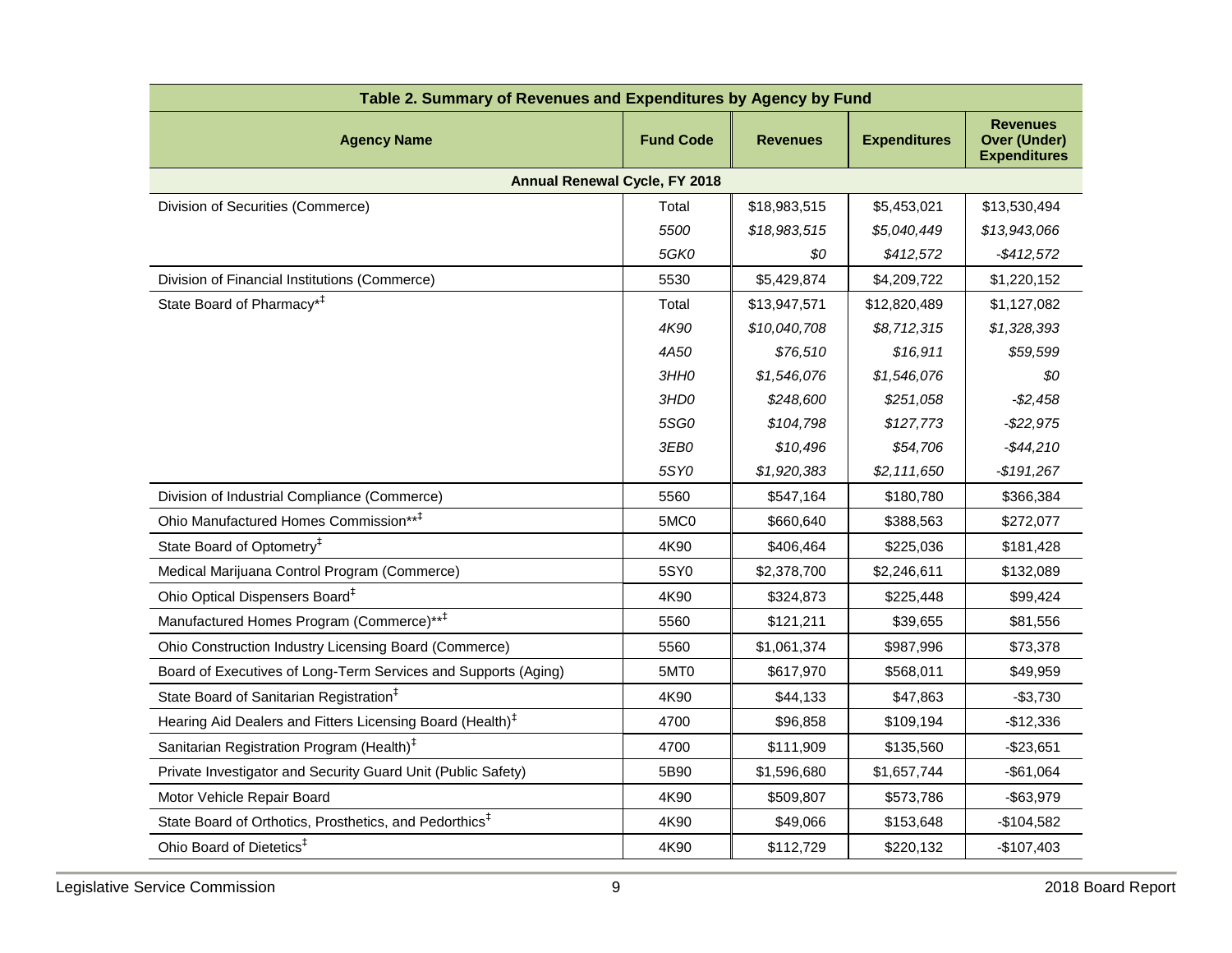| Table 2. Summary of Revenues and Expenditures by Agency by Fund  |                  |                 |                     |                                                               |  |  |  |
|------------------------------------------------------------------|------------------|-----------------|---------------------|---------------------------------------------------------------|--|--|--|
| <b>Agency Name</b>                                               | <b>Fund Code</b> | <b>Revenues</b> | <b>Expenditures</b> | <b>Revenues</b><br><b>Over (Under)</b><br><b>Expenditures</b> |  |  |  |
| <b>Ohio Athletic Commission</b>                                  | 4K90             | \$160,412       | \$297,222           | $-$136,810$                                                   |  |  |  |
| State Vision Professionals Board <sup>+</sup>                    | 4K90             | \$53,566        | \$232,146           | $-$178,580$                                                   |  |  |  |
| Division of Real Estate and Professional Licensing (Commerce)*** | Total            | \$739,468       | \$970,528           | $-$ \$231.060                                                 |  |  |  |
|                                                                  | 5480             | \$62,131        | \$36,399            | \$25,732                                                      |  |  |  |
|                                                                  | 4B <sub>20</sub> | \$23,115        | \$0                 | \$23,115                                                      |  |  |  |
|                                                                  | 5470             | \$67,836        | \$88,257            | $-$ \$20,421                                                  |  |  |  |
|                                                                  | 6A40             | \$586,386       | \$845.872           | $-$ \$259,486                                                 |  |  |  |

\*The State Board of Pharmacy has a number of funds that receive grants, holding funds, or special law funds and do not collect license revenue. In addition, funds 3EB0, 3HD0, and 3HH0 are federal funds. Thus, not all funds are used for licensing activities.

\*\*These amounts do not include revenues and expenditures related to licenses that are renewed biennially or triennially (Fund 5SU0).

\*\*\*The total shown for the Division does not include Fund 5490, which is used by the Division for licenses issued on a triennial basis.

‡ This board was abolished, is new, or acquired the responsibilities of an abolished board. FY 2018 revenues and expenditures do not represent a full fiscal year.

| Table 2. Summary of Revenues and Expenditures by Agency by Fund                  |      |                                                               |              |             |  |  |  |
|----------------------------------------------------------------------------------|------|---------------------------------------------------------------|--------------|-------------|--|--|--|
| <b>Expenditures</b><br><b>Fund Code</b><br><b>Agency Name</b><br><b>Revenues</b> |      | <b>Revenues</b><br><b>Over (Under)</b><br><b>Expenditures</b> |              |             |  |  |  |
| Biennial Renewal Cycle, FY 2017-FY 2018                                          |      |                                                               |              |             |  |  |  |
| Board of Nursing                                                                 | 4K90 | \$23,955,779                                                  | \$16,300,123 | \$7,655,656 |  |  |  |
| State Medical Board <sup>+</sup>                                                 | 5C60 | \$20,766,760                                                  | \$17,992,603 | \$2,774,157 |  |  |  |
| Occupational Therapy, Physical Therapy, and Athletic Trainers Board <sup>‡</sup> | 4K90 | \$2,672,290                                                   | \$1,673,627  | \$998,663   |  |  |  |
| <b>Ohio State Dental Board</b>                                                   | 4K90 | \$3,926,849                                                   | \$3,105,724  | \$821,125   |  |  |  |
| Counselor, Social Worker, and Marriage and Family Therapist Board                | 4K90 | \$3,469,569                                                   | \$2,676,950  | \$792,619   |  |  |  |
| State Cosmetology and Barber Board <sup>#</sup>                                  | 4K90 | \$8,802,800                                                   | \$8,036,069  | \$766,731   |  |  |  |
| State Board of Registration for Professional Engineers and Surveyors             | 4K90 | \$2,299,631                                                   | \$1,715,577  | \$584,054   |  |  |  |
| Motor Vehicle Dealer Licensing Board (Public Safety)                             | 5390 | \$478,396                                                     | \$28,292     | \$450,104   |  |  |  |
| Chemical Dependency Professionals Board                                          | 4K90 | \$1,387,997                                                   | \$960,574    | \$427,423   |  |  |  |
| Veterinary Medical Licensing Board                                               | 4K90 | \$1,087,376                                                   | \$720,773    | \$366,603   |  |  |  |
| Architects Board and the Ohio Landscape Architects Board                         | 4K90 | \$1,439,951                                                   | \$1,080,208  | \$359,743   |  |  |  |
| Board of Speech-Language Pathology and Audiology <sup>+</sup>                    | 4K90 | \$1,139,940                                                   | \$815,121    | \$324,818   |  |  |  |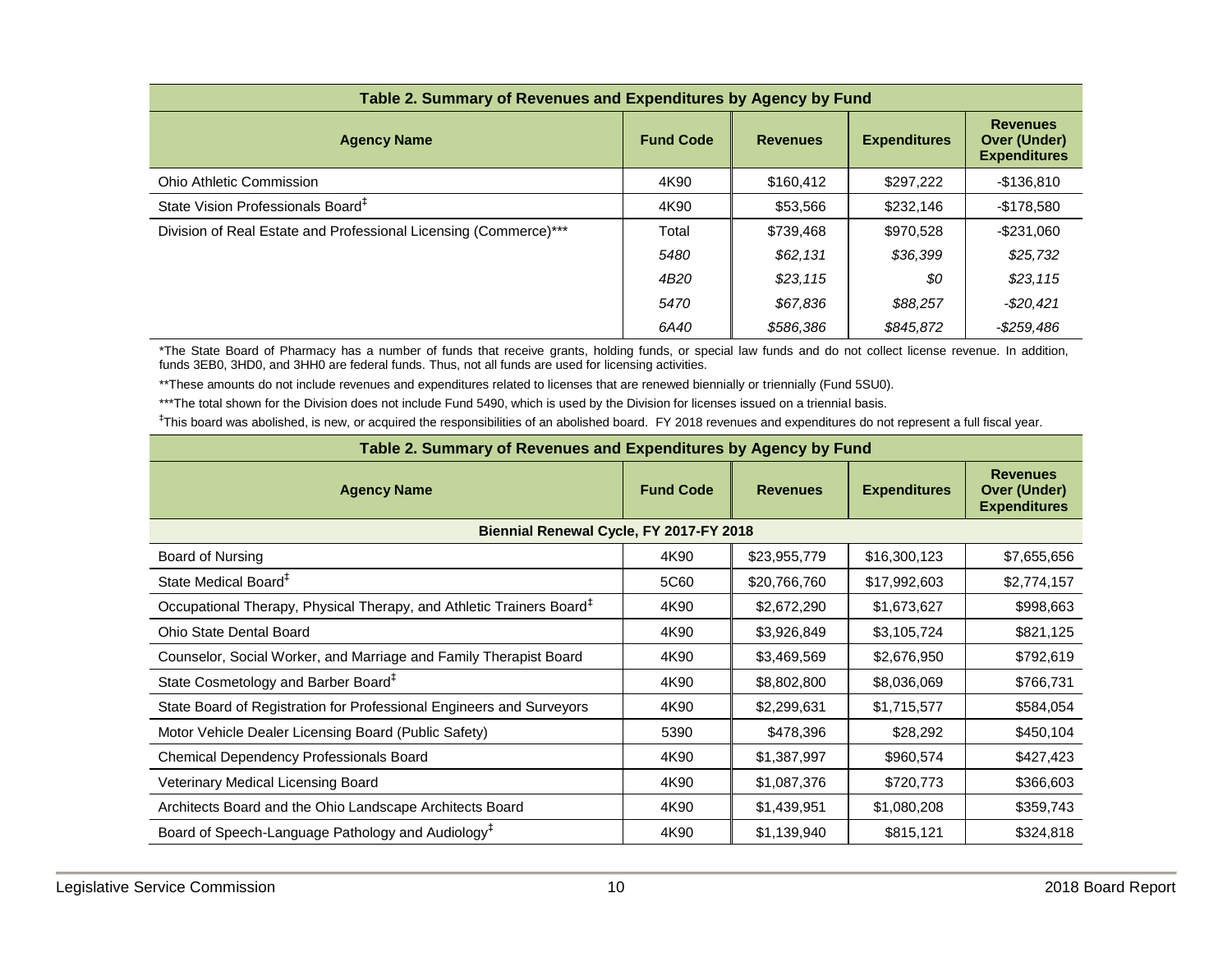| Table 2. Summary of Revenues and Expenditures by Agency by Fund                                                                                                               |                  |                 |                     |                                                               |  |  |
|-------------------------------------------------------------------------------------------------------------------------------------------------------------------------------|------------------|-----------------|---------------------|---------------------------------------------------------------|--|--|
| <b>Agency Name</b>                                                                                                                                                            | <b>Fund Code</b> | <b>Revenues</b> | <b>Expenditures</b> | <b>Revenues</b><br><b>Over (Under)</b><br><b>Expenditures</b> |  |  |
| <b>State Chiropractic Board</b>                                                                                                                                               | 4K90             | \$1,332,935     | \$1,029,220         | \$303,715                                                     |  |  |
| Respiratory Care Board <sup>#</sup>                                                                                                                                           | 4K90             | \$1,093,602     | \$802,090           | \$291,512                                                     |  |  |
| State Board of Psychology                                                                                                                                                     | 4K90             | \$1,472,214     | \$1,190,294         | \$281,920                                                     |  |  |
| Ohio Manufactured Homes Commission <sup>‡</sup>                                                                                                                               | 4K90             | \$654,398       | \$396,879           | \$257,519                                                     |  |  |
| Ohio State Barber Board <sup>#</sup>                                                                                                                                          | 4K90             | \$1,377,058     | \$1,127,030         | \$250,028                                                     |  |  |
| Motor Vehicle Salvage Dealers Licensing Board (Public Safety)                                                                                                                 | Total            | \$47,600        | \$1,570             | \$46,030                                                      |  |  |
|                                                                                                                                                                               | 5TMO             | \$23,716        | \$120               | \$23,596                                                      |  |  |
|                                                                                                                                                                               | 4W40             | \$23,884        | \$1,450             | \$22,434                                                      |  |  |
| Auctioneers Program (Agriculture)                                                                                                                                             | Total            | \$665,116       | \$624,480           | \$40,636                                                      |  |  |
|                                                                                                                                                                               | 4D <sub>20</sub> | \$54,868        | \$19,392            | \$35,476                                                      |  |  |
|                                                                                                                                                                               | 5B80             | \$610,248       | \$605,088           | \$5,160                                                       |  |  |
| Manufactured Homes Program (Commerce) <sup>‡</sup>                                                                                                                            | 5SU0             | \$36,244        | \$13,416            | \$22,828                                                      |  |  |
| State Board of Embalmers and Funeral Directors                                                                                                                                | 4K90             | \$1,404,669     | \$1,499,162         | $-$94,493$                                                    |  |  |
| State Speech and Hearing Professionals Board <sup>#</sup>                                                                                                                     | 4K90             | \$99,797        | \$215,766           | $-$115,969$                                                   |  |  |
| Bureau of Environmental Health and Radiation Protection (Health)                                                                                                              | 4700             | \$766,930       | \$912,523           | $-$145,593$                                                   |  |  |
| <sup>‡</sup> This board was abolished, is new, or acquired the responsibilities of an abolished board. FY 2018 revenues and expenditures do not represent a full fiscal year. |                  |                 |                     |                                                               |  |  |
| Triennial Renewal Cycle, FY 2016-FY 2018                                                                                                                                      |                  |                 |                     |                                                               |  |  |
| <b>Accountancy Board</b>                                                                                                                                                      | 4K90             | \$4,822,633     | \$3,006,413         | \$1,816,220                                                   |  |  |
| Division of Real Estate and Professional Licensing (Commerce)                                                                                                                 | 5490             | \$9,578,897     | \$9,933,509         | $-$ \$354,612                                                 |  |  |
| Board of Building Standards (Commerce)                                                                                                                                        | 5560             | \$3,126,164     | \$4,354,426         | $-$1,228,262$                                                 |  |  |
| Board of Emergency Medical, Fire, and Transportation Services<br>(Public Safety)****                                                                                          | 83M0             | \$18,733,559    | \$20,241,743        | $-$1,508,184$                                                 |  |  |

\*\*\*\*Fund 83M0 includes some grant-related expenditures for emergency medical services organizations, in addition to licensure activities.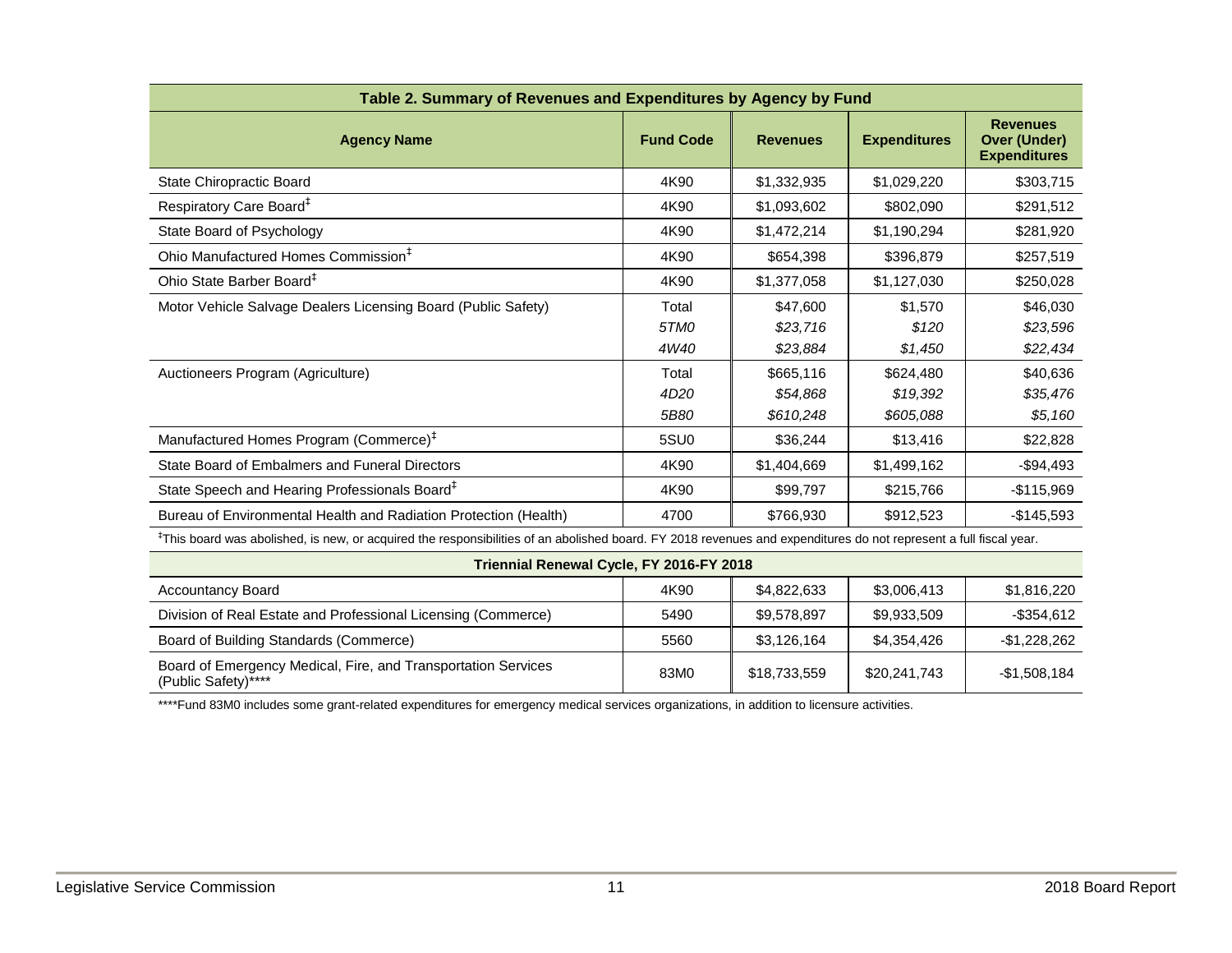# **Section II: Active Licenses, FY 2017 and FY 2018**

Table 3 lists the total number of active licenses for each board or commission for FY 2017 and FY 2018 and the percent change in the number of licenses between these fiscal years. For comparison purposes, licenses that were issued in FY 2017 under now-abolished boards are listed with the new board or existing board that acquired its responsibilities under H.B. 49 of the 132nd General Assembly. Affected boards are noted in the report. Licenses first issued in FY 2018 are noted as "(new)" and discontinued licenses are noted as "(discontinued)."

| Table 3. Active Licenses, FY 2017 and FY 2018               |         |         |          |  |  |
|-------------------------------------------------------------|---------|---------|----------|--|--|
| <b>Agency and License</b>                                   | FY 2017 | FY 2018 | % Change |  |  |
| <b>Accountancy Board</b>                                    | 33,748  | 33,812  | 0.2%     |  |  |
| Certified Public Accountant - Ohio Permit                   | 22,628  | 22,756  | 0.6%     |  |  |
| Certified Public Accountant - Ohio Registration             | 8,112   | 8,109   | 0.0%     |  |  |
| Public Accountant - Ohio Permit                             | 9       | 9       | 0.0%     |  |  |
| Public Accountant - Ohio Registration                       | 54      | 52      | $-3.7%$  |  |  |
| Firm Registration - Peer Review                             | 1,274   | 1,149   | $-9.8%$  |  |  |
| Firm Registration - Tax Consulting                          | 1,671   | 1,737   | 3.9%     |  |  |
| Architects Board and the Ohio Landscape Architects Board    | 9,069   | 8,641   | $-4.7%$  |  |  |
| <b>ARC Individual Certificate of Qualification</b>          | 6,590   | 6,430   | $-2.4%$  |  |  |
| <b>ARC Firm Certificate of Qualification</b>                | 1,649   | 1,386   | $-15.9%$ |  |  |
| Landscape Architect Individual Certificate of Qualification | 666     | 660     | $-0.9%$  |  |  |
| Landscape Architect Firm Certificate of Authorization       | 164     | 165     | 0.6%     |  |  |
| <b>Ohio Athletic Commission</b>                             | 2,280   | 1,721   | $-24.5%$ |  |  |
| Athlete Agent                                               | 117     | 121     | 3.4%     |  |  |
| Boxing/Mixed Martial Arts/Toughperson                       | 833     | 632     | $-24.1%$ |  |  |
| Nonofficial: Second, Manager, Trainer, Matchmaker           | 777     | 588     | $-24.3%$ |  |  |
| Official: Judge, Referee, Timekeeper, Physician, Inspector  | 80      | 74      | $-7.5%$  |  |  |
| Boxing/Mixed Martial Arts/Toughperson Promoter              | 25      | 21      | $-16.0%$ |  |  |
| <b>Wrestling Promoter</b>                                   | 37      | 17      | $-54.1%$ |  |  |
| Federal ID Boxing                                           | 68      | 48      | $-29.4%$ |  |  |
| National Mixed Martial Arts ID                              | 343     | 220     | $-35.9%$ |  |  |
| <b>Auctioneers Program (Department of Agriculture)</b>      | 3,022   | 3,107   | 2.8%     |  |  |
| Auctioneer                                                  | 2,467   | 2,591   | 5.0%     |  |  |
| Apprentice Auctioneer                                       | 141     | 153     | 8.5%     |  |  |
| <b>Special Auctioneer</b>                                   | 3       | 3       | 0.0%     |  |  |
| Auctioneer: Corporation, Partnership, or Association        | 322     | 254     | $-21.1%$ |  |  |
| <b>Auction Firm</b>                                         | 89      | 106     | 19.1%    |  |  |
| <b>Board of Building Standards (Department of Commerce)</b> | 4,645   | 4,834   | 4.1%     |  |  |
| Commercial Building Inspector                               | 752     | 774     | 2.9%     |  |  |
| Residential Building Inspector                              | 333     | 368     | 10.5%    |  |  |
| <b>Commercial Building Official</b>                         | 404     | 407     | 0.7%     |  |  |
| <b>Residential Building Official</b>                        | 792     | 788     | $-0.5%$  |  |  |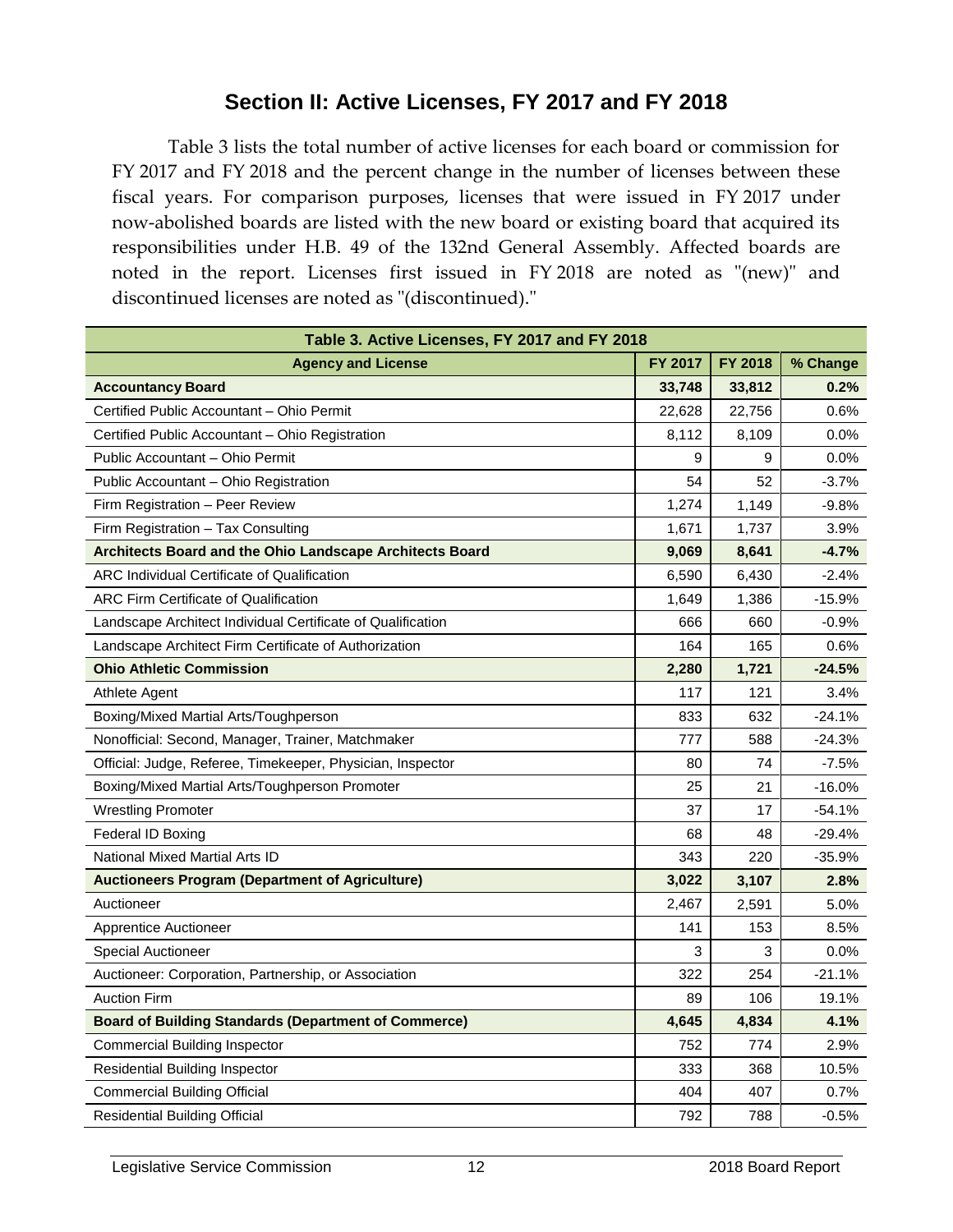| Table 3. Active Licenses, FY 2017 and FY 2018                              |         |         |          |  |  |  |
|----------------------------------------------------------------------------|---------|---------|----------|--|--|--|
| <b>Agency and License</b>                                                  | FY 2017 | FY 2018 | % Change |  |  |  |
| <b>Electrical Safety Inspector</b>                                         | 544     | 559     | 2.8%     |  |  |  |
| <b>Fire Protection Designer</b>                                            | 583     | 624     | 7.0%     |  |  |  |
| Fire Protection Inspector                                                  | 84      | 78      | $-7.1%$  |  |  |  |
| Industrialized Unit Inspector                                              | 47      | 48      | 2.1%     |  |  |  |
| Residential I.U. Inspector                                                 | 34      | 35      | 2.9%     |  |  |  |
| Mechanical Inspector                                                       | 113     | 136     | 20.4%    |  |  |  |
| Residential Mechanical Inspector                                           | 36      | 40      | 11.1%    |  |  |  |
| Medical Gas Inspector                                                      | 21      | 19      | $-9.5%$  |  |  |  |
| <b>Commercial Plans Examiner</b>                                           | 368     | 439     | 19.3%    |  |  |  |
| <b>Residential Plans Examiner</b>                                          | 92      | 92      | 0.0%     |  |  |  |
| <b>Commercial Plumbing Inspector</b>                                       | 260     | 261     | 0.4%     |  |  |  |
| Residential Plumbing Inspector                                             | 182     | 166     | $-8.8%$  |  |  |  |
| <b>Chemical Dependency Professionals Board</b>                             | 9,621   | 11,279  | 17.2%    |  |  |  |
| Licensed Independent Chemical Dependency Counselor                         | 763     | 708     | $-7.2%$  |  |  |  |
| Licensed Independent Chemical Dependency Counselor - Clinical Supervisor   | 1,608   | 1,749   | 8.8%     |  |  |  |
| Licensed Chemical Dependency Counselor III                                 | 1,102   | 1,249   | 13.3%    |  |  |  |
| Licensed Chemical Dependency Counselor II                                  | 330     | 417     | 26.4%    |  |  |  |
| Chemical Dependency Counselor Assistant                                    | 4,843   | 6,042   | 24.8%    |  |  |  |
| <b>Ohio Certified Prevention Consultant</b>                                | 117     | 201     | 71.8%    |  |  |  |
| <b>Ohio Certified Prevention Specialist</b>                                | 192     | 146     | $-24.0%$ |  |  |  |
| Registered Applicant for Prevention Certification                          | 488     | 501     | 2.7%     |  |  |  |
| Ohio Certified Prevention Specialist Assistant                             | 146     | 227     | 55.5%    |  |  |  |
| <b>Gambling Endorsement</b>                                                | 32      | 39      | 21.9%    |  |  |  |
| <b>State Chiropractic Board</b>                                            | 2,700   | 2,663   | $-1.4%$  |  |  |  |
| Chiropractic Physician                                                     | 2,512   | 2,488   | $-1.0%$  |  |  |  |
| Preceptorship                                                              | 32      | 10      | $-68.8%$ |  |  |  |
| Acupuncture Certificate                                                    | 156     | 165     | 5.8%     |  |  |  |
| <b>Ohio Construction Industry Licensing Board (Department of Commerce)</b> | 17,553  | 16,701  | $-4.9%$  |  |  |  |
| <b>Electrical Contractor</b>                                               | 5,529   | 5,818   | 5.2%     |  |  |  |
| <b>Plumbing Contractor</b>                                                 | 4,219   | 4,080   | $-3.3%$  |  |  |  |
| <b>Hydronics Contractor</b>                                                | 1,887   | 1,606   | $-14.9%$ |  |  |  |
| <b>HVAC Contractor</b>                                                     | 4,325   | 3,953   | $-8.6%$  |  |  |  |
| <b>Refrigeration Contractor</b>                                            | 1,593   | 1,244   | $-21.9%$ |  |  |  |
| <b>State Cosmetology and Barber Board<sup>6</sup></b>                      | 123,716 | 134,915 | 9.1%     |  |  |  |
| Cosmetologist                                                              | 17,639  | 20,841  | 18.2%    |  |  |  |
| Cosmetologist Instructor                                                   | 3,245   | 3,529   | 8.8%     |  |  |  |
| <b>Advanced Cosmetologist</b>                                              | 43,462  | 44,704  | 2.9%     |  |  |  |
| <b>Beauty Salon</b>                                                        | 9,239   | 9,768   | 5.7%     |  |  |  |

<sup>6</sup> During FY 2018, the Board began issuing licenses previously issued by the abolished Ohio State Barber Board. For comparison purposes, FY 2017 license numbers from the Ohio State Barber Board are included under the State Cosmetology and Barber Board.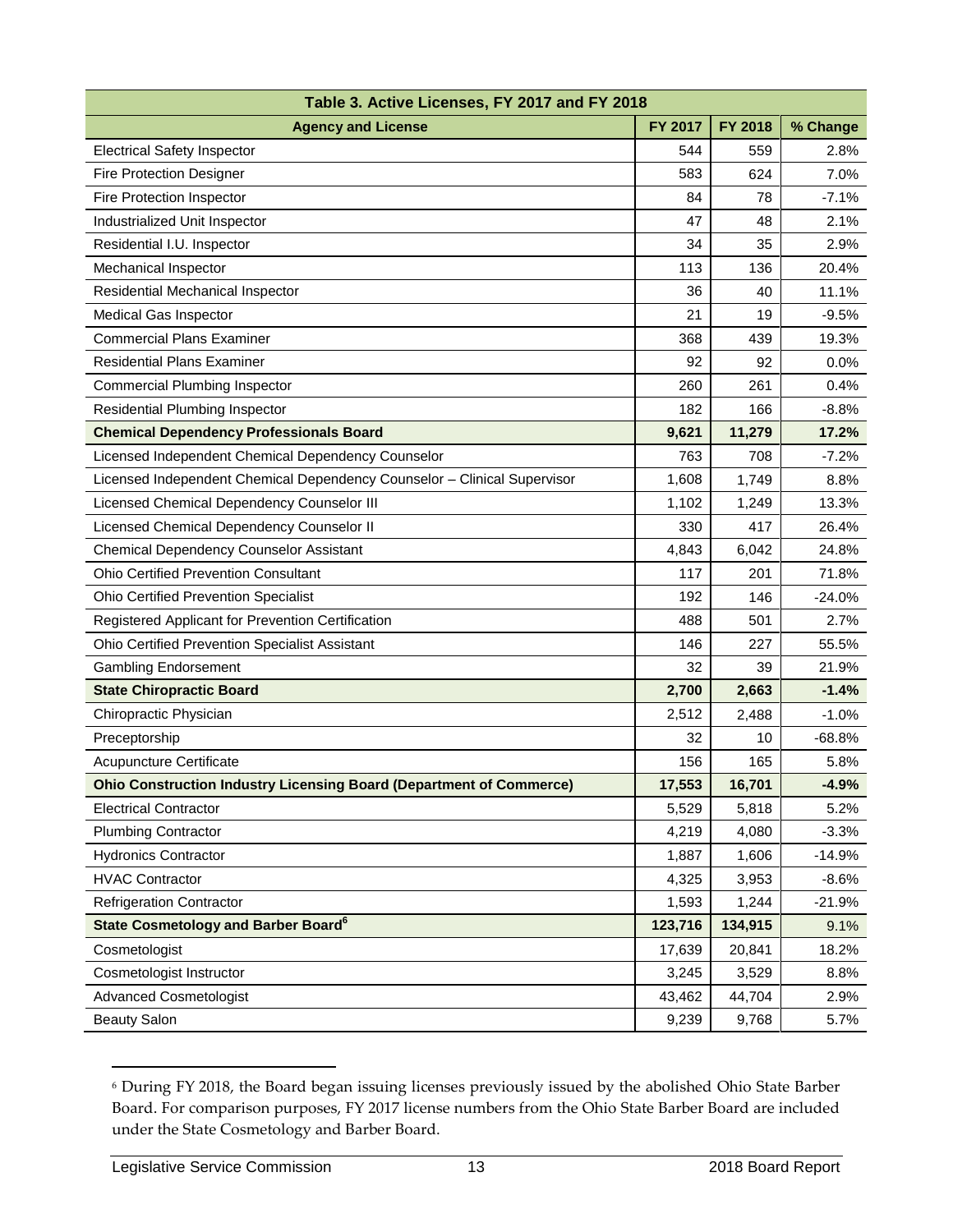| Table 3. Active Licenses, FY 2017 and FY 2018                     |         |                |           |  |  |  |
|-------------------------------------------------------------------|---------|----------------|-----------|--|--|--|
| <b>Agency and License</b>                                         | FY 2017 | FY 2018        | % Change  |  |  |  |
| Esthetician                                                       | 982     | 1,339          | 36.4%     |  |  |  |
| <b>Esthetician Instructor</b>                                     | 121     | 137            | 13.2%     |  |  |  |
| Advanced Esthetician                                              | 3,035   | 3,417          | 12.6%     |  |  |  |
| <b>Esthetic Salon</b>                                             | 806     | 899            | 11.5%     |  |  |  |
| Hair Designer                                                     | 135     | 165            | 22.2%     |  |  |  |
| Hair Designer Instructor                                          | 5       | 5              | 0.0%      |  |  |  |
| Advanced Hair Designer                                            | 127     | 129            | 1.6%      |  |  |  |
| Hair Designer Salon                                               | 359     | 418            | 16.4%     |  |  |  |
| Independent Contractor                                            | 19,090  | 21,506         | 12.7%     |  |  |  |
| Manicurist                                                        | 3,957   | 4,731          | 19.6%     |  |  |  |
| Manicurist Instructor                                             | 132     | 153            | 15.9%     |  |  |  |
| <b>Advanced Manicurist</b>                                        | 7,429   | 7,832          | 5.4%      |  |  |  |
| <b>Nail Salon</b>                                                 | 1,216   | 1,250          | 2.8%      |  |  |  |
| Natural Hair Stylist                                              | 5       | $\overline{7}$ | 40.0%     |  |  |  |
| Natural Hair Stylist Instructor                                   | 1       | 0              | $-100.0%$ |  |  |  |
| <b>Advanced Natural Hair Stylist</b>                              | 34      | 39             | 14.7%     |  |  |  |
| Natural Hair Stylist Salon                                        | 14      | 16             | 14.3%     |  |  |  |
| <b>Cosmetology School</b>                                         | 178     | 169            | $-5.1%$   |  |  |  |
| <b>Tanning Facility</b>                                           | 1,100   | 1,206          | 9.6%      |  |  |  |
| <b>Boutique Services Registration</b>                             | 337     | 955            | 183.4%    |  |  |  |
| <b>Boutique Services Salon</b>                                    | 32      | 57             | 78.1%     |  |  |  |
| <b>Barber</b>                                                     | 8,068   | 8,649          | 7.2%      |  |  |  |
| <b>Barber School</b>                                              | 19      | 21             | 10.5%     |  |  |  |
| <b>Barber Shop</b>                                                | 2,852   | 2,857          | 0.2%      |  |  |  |
| <b>Barber Teacher</b>                                             | 97      | 114            | 17.5%     |  |  |  |
| Assistant Barber Teacher (new)                                    | N/A     | 2              | N/A       |  |  |  |
| Counselor, Social Worker, and Marriage and Family Therapist Board | 36,959  | 37,859         | 2.4%      |  |  |  |
| <b>Professional Counselor</b>                                     | 4,353   | 4,802          | 10.3%     |  |  |  |
| Professional Clinical Counselor                                   | 5,782   | 5,760          | $-0.4%$   |  |  |  |
| Social Worker Assistant                                           | 511     | 484            | $-5.3%$   |  |  |  |
| Social Worker                                                     | 17,104  | 17,903         | 4.7%      |  |  |  |
| Independent Social Worker                                         | 8,790   | 8,460          | $-3.8%$   |  |  |  |
| Marriage and Family Therapist                                     | 175     | 197            | 12.6%     |  |  |  |
| Independent Marriage and Family Therapist                         | 244     | 253            | 3.7%      |  |  |  |
| <b>Ohio State Dental Board</b>                                    | 35,189  | 37,039         | 5.3%      |  |  |  |
| Dentist                                                           | 7,404   | 7,113          | $-3.9%$   |  |  |  |
| Dental Hygienist                                                  | 8,720   | 8,411          | $-3.5%$   |  |  |  |
| Dental Assistant Radiology                                        | 14,421  | 16,436         | 14.0%     |  |  |  |
| <b>Limited Residents</b>                                          | 221     | 313            | 41.6%     |  |  |  |
| <b>Limited Teaching</b>                                           | 34      | 38             | 11.8%     |  |  |  |
| <b>Limited Continuing Education</b>                               | 15      | 23             | 53.3%     |  |  |  |
| <b>Coronal Polishing</b>                                          | 1,784   | 1,957          | 9.7%      |  |  |  |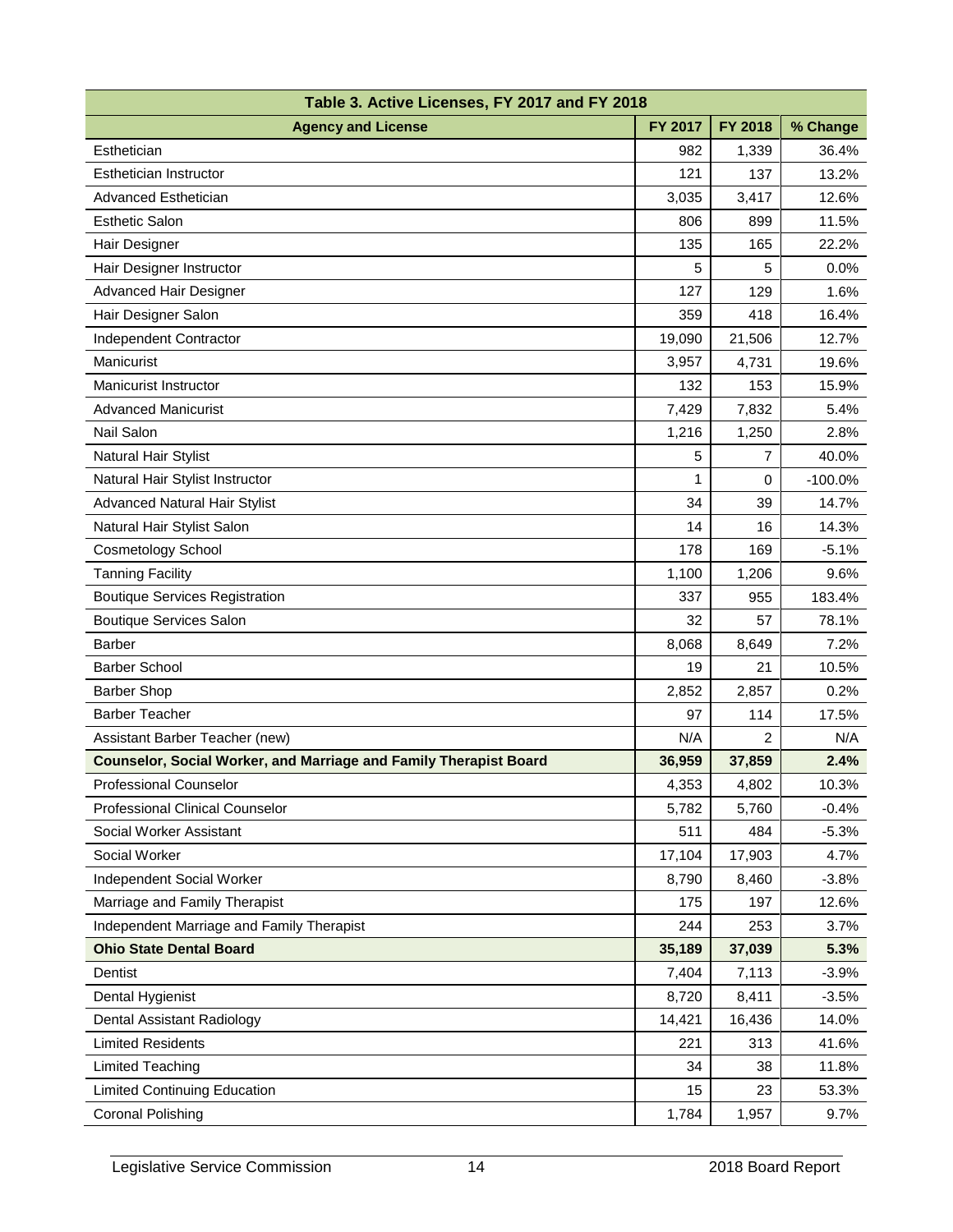| Table 3. Active Licenses, FY 2017 and FY 2018                                                         |                |         |           |  |  |  |
|-------------------------------------------------------------------------------------------------------|----------------|---------|-----------|--|--|--|
| <b>Agency and License</b>                                                                             | <b>FY 2017</b> | FY 2018 | % Change  |  |  |  |
| <b>Expanded Function Dental Assistant</b>                                                             | 2,441          | 2,614   | 7.1%      |  |  |  |
| Oral Health Access Supervision - Hygienist                                                            | 105            | 95      | $-9.5%$   |  |  |  |
| Oral Health Access Supervision - Dentist                                                              | 44             | 39      | $-11.4%$  |  |  |  |
| State Board of Embalmers and Funeral Directors <sup>7</sup>                                           | 4,311          | 6,652   | 54.3%     |  |  |  |
| Crematory                                                                                             | 145            | 152     | 4.8%      |  |  |  |
| Dual Embalmer/Funeral Director (discontinued)                                                         | 2,065          | 0       | $-100.0%$ |  |  |  |
| <b>Embalmer Apprentice</b>                                                                            | 48             | 69      | 43.8%     |  |  |  |
| <b>Embalmer Registration</b>                                                                          | 56             | 35      | $-37.5%$  |  |  |  |
| Embalmer                                                                                              | 11             | 2,158   | 19,518.2% |  |  |  |
| <b>Embalming Facility</b>                                                                             | 3              | 4       | 33.3%     |  |  |  |
| <b>Funeral Director Apprentice</b>                                                                    | 74             | 156     | 110.8%    |  |  |  |
| <b>Funeral Director Registration</b>                                                                  | 88             | 68      | $-22.7%$  |  |  |  |
| <b>Funeral Director</b>                                                                               | 653            | 2,826   | 332.8%    |  |  |  |
| <b>Funeral Home</b>                                                                                   | 1,156          | 1,166   | 0.9%      |  |  |  |
| <b>Courtesy Card Permit</b>                                                                           | 12             | 18      | 50.0%     |  |  |  |
| <b>Board of Emergency Medical, Fire, and Transportation Services</b><br>(Department of Public Safety) | 101,744        | 103,211 | 1.4%      |  |  |  |
| Fire Instructor                                                                                       | 4,278          | 4,402   | 2.9%      |  |  |  |
| <b>Assistant Fire Instructor</b>                                                                      | 344            | 303     | $-11.9%$  |  |  |  |
| <b>EMS Instructor</b>                                                                                 | 1,958          | 1,959   | 0.1%      |  |  |  |
| <b>Assistant EMS Instructor</b>                                                                       | 176            | 174     | $-1.1%$   |  |  |  |
| <b>Continuing Education Instructor</b>                                                                | 2,621          | 2,783   | 6.2%      |  |  |  |
| Physician EMS Instructor                                                                              | 219            | 241     | 10.0%     |  |  |  |
| Fire Safety Inspector Instructor                                                                      | 142            | 140     | $-1.4%$   |  |  |  |
| Live Fire Instructor (new)                                                                            | N/A            | 1,882   | N/A       |  |  |  |
| Emergency Medical Technician (EMT)                                                                    | 19,149         | 19,052  | $-0.5%$   |  |  |  |
| Paramedic                                                                                             | 18,126         | 18,282  | $0.9\%$   |  |  |  |
| <b>Advanced EMT</b>                                                                                   | 1,953          | 1,878   | $-3.8%$   |  |  |  |
| Firefighter - Level II                                                                                | 23,702         | 23,776  | 0.3%      |  |  |  |
| Firefighter - Level I                                                                                 | 5,173          | 5,132   | $-0.8%$   |  |  |  |
| Firefighter - Volunteer                                                                               | 11,028         | 10,548  | $-4.4%$   |  |  |  |
| Fire Safety Inspector                                                                                 | 10,205         | 10,023  | $-1.8%$   |  |  |  |
| Emergency Medical Responder (EMR)                                                                     | 2,211          | 2,139   | $-3.3%$   |  |  |  |
| Hazard Recognition Officer (new)                                                                      | N/A            | 6       | N/A       |  |  |  |
| <b>Emergency Medical Service</b>                                                                      | 121            | 140     | 15.7%     |  |  |  |
| Nonemergency Medical Service                                                                          | 321            | 332     | 3.4%      |  |  |  |
| Air Medical Service                                                                                   | 17             | 19      | 11.8%     |  |  |  |

<sup>7</sup> The Dual Embalmer/Funeral Director license is discontinued. Thus, licensees instead receive individual Embalmer and Funeral Director licenses.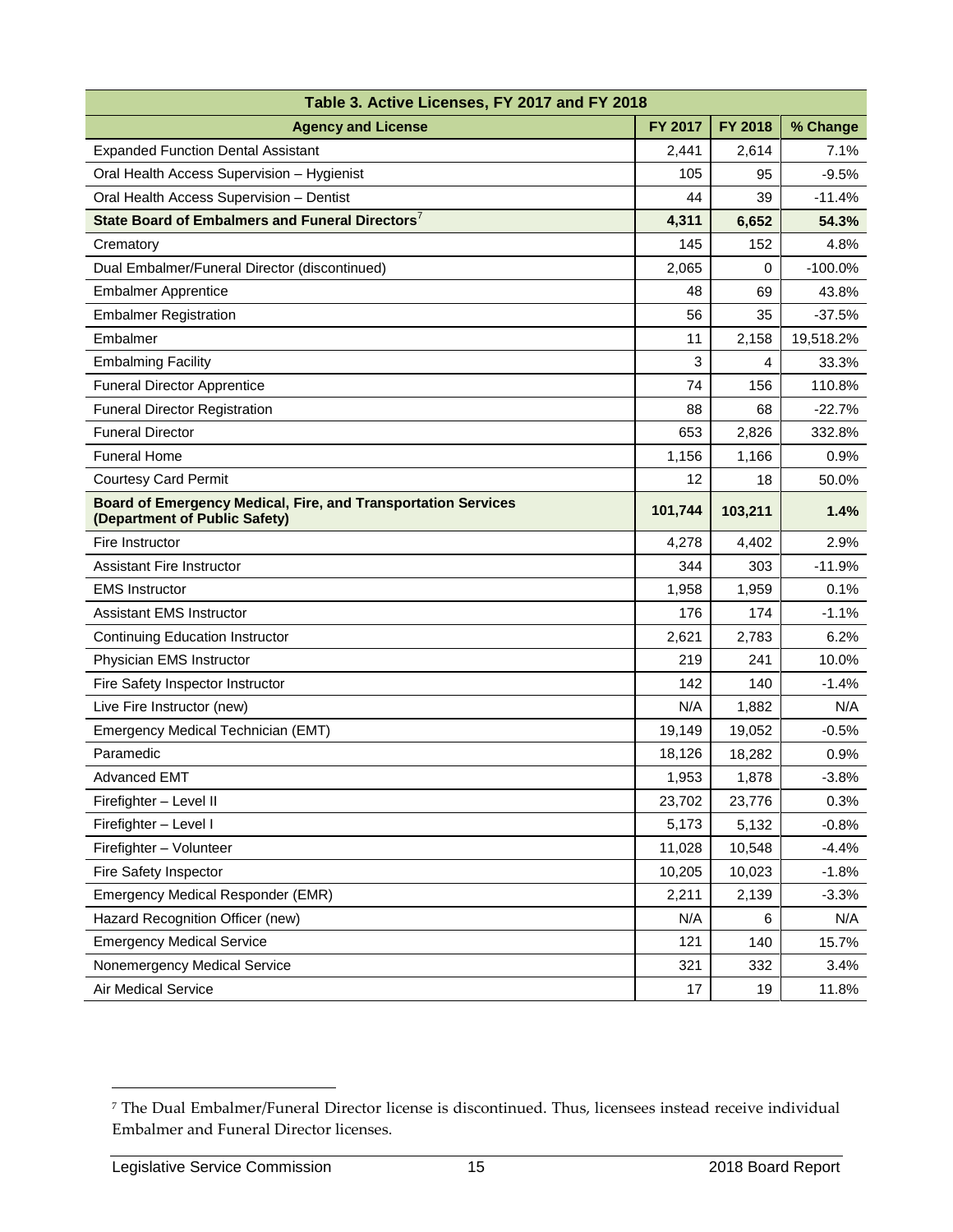| Table 3. Active Licenses, FY 2017 and FY 2018                                            |                |                |            |  |  |  |
|------------------------------------------------------------------------------------------|----------------|----------------|------------|--|--|--|
| <b>Agency and License</b>                                                                | <b>FY 2017</b> | <b>FY 2018</b> | % Change   |  |  |  |
| State Board of Registration for Professional Engineers and Surveyors <sup>8</sup>        | 31,337         | 30,699         | $-2.0\%$   |  |  |  |
| <b>Professional Engineer</b>                                                             | 26,500         | 26,086         | $-1.6%$    |  |  |  |
| Professional Surveyor                                                                    | 1,283          | 1,822          | 42.0%      |  |  |  |
| Dual: Professional Engineer/Professional Surveyor (discontinued)                         | 642            | 0              | $-100.0\%$ |  |  |  |
| Companies                                                                                | 2,912          | 2,791          | $-4.2%$    |  |  |  |
| <b>Board of Executives of Long-Term Services and Supports</b><br>(Department of Aging)   | 1,942          | 1,852          | $-4.6%$    |  |  |  |
| Nursing Home Administrator                                                               | 1,940          | 1,850          | $-4.6%$    |  |  |  |
| Nursing Home Administrator, Temporary                                                    | 2              | $\overline{c}$ | 0.0%       |  |  |  |
| Division of Financial Institutions (Department of Commerce) <sup>9</sup>                 | 20,043         | 18,192         | $-9.2%$    |  |  |  |
| <b>OMBA Loan Originator (discontinued)</b>                                               | 10,394         | 0              | $-100.0%$  |  |  |  |
| <b>OMLA Mortgage Loan Originator (discontinued)</b>                                      | 6,360          | 0              | $-100.0\%$ |  |  |  |
| Mortgage Loan Originator (new)                                                           | N/A            | 13,258         | N/A        |  |  |  |
| Mortgage Broker (OMBA) (discontinued)                                                    | 812            | 0              | $-100.0\%$ |  |  |  |
| <b>OMBA Mortgage Banker (discontinued)</b>                                               | 625            | $\Omega$       | $-100.0%$  |  |  |  |
| Residential Mortgage Registration                                                        | 1,691          | 1,600          | $-5.4\%$   |  |  |  |
| General Loan Law (new)                                                                   | N/A            | 1,523          | N/A        |  |  |  |
| OMBA CUSO (discontinued)                                                                 | 6              | 0              | $-100.0%$  |  |  |  |
| OMLA CUSO (discontinued)                                                                 | 10             | 0              | $-100.0%$  |  |  |  |
| Residential Mortgage Letter of Exemption (new)                                           | N/A            | 15             | N/A        |  |  |  |
| <b>Check Casher</b>                                                                      | 1,015          | 936            | $-7.8%$    |  |  |  |
| <b>Credit Service Organization</b>                                                       | 51             | 47             | $-7.8%$    |  |  |  |
| Money Transmitter                                                                        | 103            | 111            | 7.8%       |  |  |  |
| Pawnbroker                                                                               | 307            | 302            | $-1.6%$    |  |  |  |
| <b>Precious Metals Dealer</b>                                                            | 120            | 111            | $-7.5%$    |  |  |  |
| Premium Finance Company                                                                  | 51             | 51             | 0.0%       |  |  |  |
| Small Loan Company                                                                       | 161            | 78             | $-51.6%$   |  |  |  |
| Consumer Installment Loan License (new)                                                  | N/A            | 126            | N/A        |  |  |  |
| Temporary OMLA Mortgage Loan Originator (discontinued)                                   | 1              | 0              | $-100.0%$  |  |  |  |
| Temporary Mortgage Loan Originator (new)                                                 | N/A            | $\mathbf 0$    | N/A        |  |  |  |
| Residential Mortgage Not For Profit 501(c)(3)                                            | 4              | 7              | 75.0%      |  |  |  |
| Residential Mortgage Third Party Processor                                               | 23             | 27             | 17.4%      |  |  |  |
| <b>Bureau of Environmental Health and Radiation Protection</b><br>(Department of Health) | 7,442          | 7,742          | 4.0%       |  |  |  |
| X-ray Machine Operator                                                                   | 444            | 427            | $-3.8%$    |  |  |  |
| Radiographer                                                                             | 5,930          | 6,264          | 5.6%       |  |  |  |

<sup>8</sup> The Dual Professional Engineer/Professional Surveyor license is discontinued. Thus, licensees instead receive individual Professional Engineer and Professional Surveyor licenses.

<sup>9</sup> H.B. 199 of the 132nd General Assembly made various changes to licenses within the Division of Financial Institutions. Several licenses have been combined, eliminated, or renamed. Affected licenses are marked as "(new)" or "(discontinued)."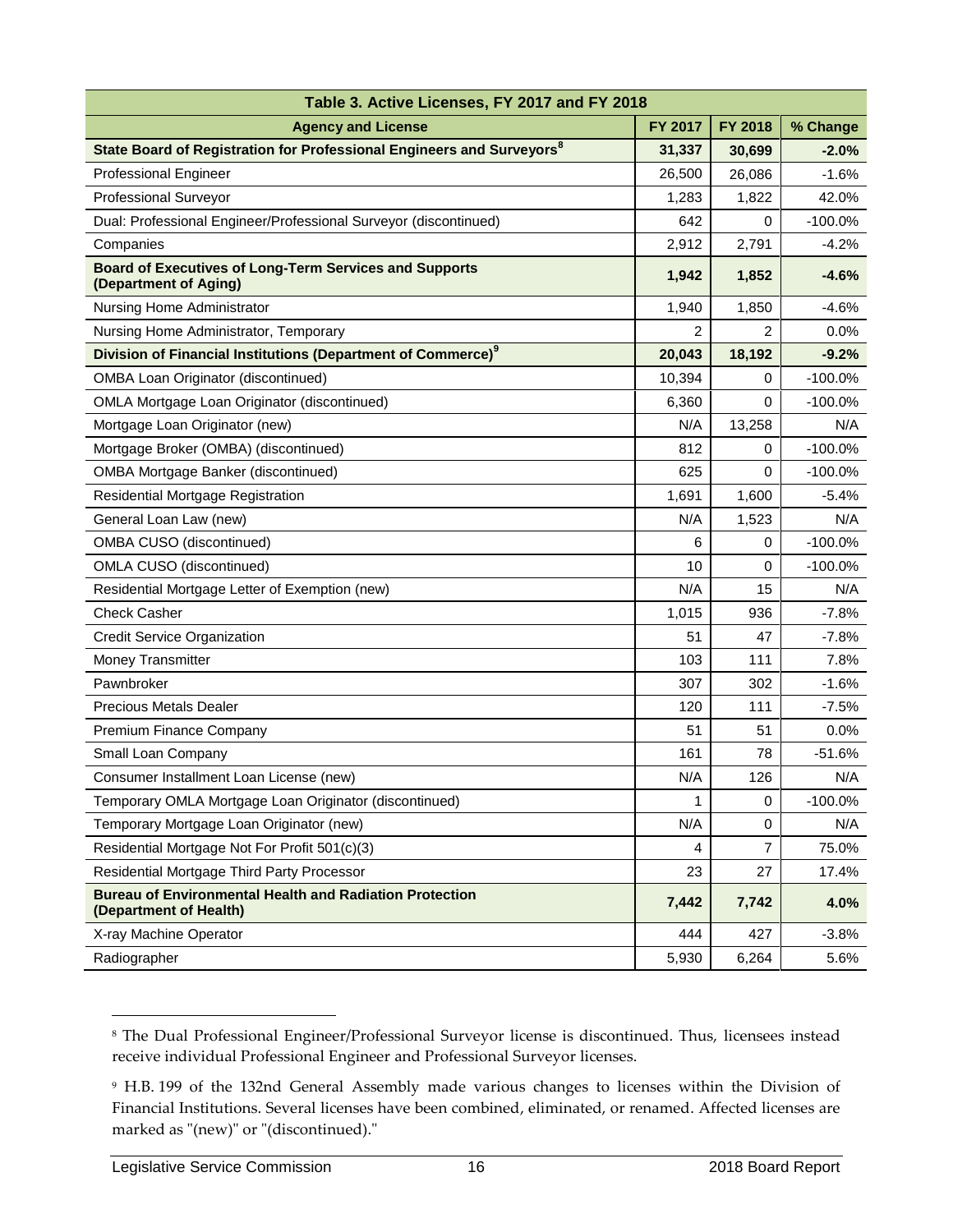| Table 3. Active Licenses, FY 2017 and FY 2018                           |         |         |          |
|-------------------------------------------------------------------------|---------|---------|----------|
| <b>Agency and License</b>                                               | FY 2017 | FY 2018 | % Change |
| Radiation Therapy Technologist                                          | 430     | 396     | $-7.9%$  |
| Nuclear Medicine Technologist                                           | 638     | 655     | 2.7%     |
| <b>Division of Industrial Compliance (Department of Commerce)</b>       | 13,021  | 12,543  | $-3.7%$  |
| <b>Examiners of Steam Engineers</b>                                     | 8,776   | 8,468   | $-3.5%$  |
| <b>Historical Boiler Operator</b>                                       | 690     | 706     | 2.3%     |
| <b>Plumbing Inspector Certificate</b>                                   | 200     | 184     | $-8.0%$  |
| <b>Backflow Tester Certificate</b>                                      | 3,232   | 3,050   | $-5.6%$  |
| <b>Backflow Lawn Irrigation Certificate</b>                             | 123     | 135     | 9.8%     |
| <b>Manufactured Homes Program (Department of Commerce)<sup>10</sup></b> | 2,359   | 2,386   | 1.1%     |
| Licensed Installer                                                      | 209     | 206     | $-1.4%$  |
| Certified Inspector                                                     | 46      | 50      | 8.7%     |
| <b>Licensed Dealer/Broker</b>                                           | 251     | 270     | 7.6%     |
| <b>Licensed Salesperson</b>                                             | 264     | 310     | 17.4%    |
| Park Owner/Operator                                                     | 1,571   | 1,533   | $-2.4%$  |
| <b>Certified Third Party Agencies</b>                                   | 6       | 6       | 0.0%     |
| <b>Certified Building Departments</b>                                   | 11      | 10      | $-9.1%$  |
| <b>Certified Health Districts</b>                                       | 1       | 1       | 0.0%     |
| State Medical Board <sup>11</sup>                                       | 83,667  | 86,391  | 3.3%     |
| <b>Medical Doctor</b>                                                   | 41,533  | 42,265  | 1.8%     |
| Doctor of Osteopathy                                                    | 6,430   | 6,676   | 3.8%     |
| Doctor of Podiatric Medicine                                            | 977     | 956     | $-2.1%$  |
| Doctor of Medicine Training Certificate                                 | 3,989   | 4,589   | 15.0%    |
| Doctor of Osteopathic Medicine Training Certificate                     | 1,162   | 1,409   | 21.3%    |
| Doctor of Podiatric Medicine Training Certificate                       | 93      | 148     | 59.1%    |
| Physician Assistant                                                     | 3,506   | 3,706   | 5.7%     |
| Anesthesiologist Assistant                                              | 262     | 249     | $-5.0%$  |
| Radiologist Assistant                                                   | 15      | 16      | 6.7%     |
| Telemedicine License                                                    | 157     | 167     | 6.4%     |
| Massage Therapist                                                       | 11,947  | 12,090  | 1.2%     |
| <b>Cosmetic Therapist</b>                                               | 177     | 169     | $-4.5%$  |
| Acupuncturist                                                           | 243     | 226     | $-7.0%$  |
| Mechanotherapist                                                        | 14      | 11      | $-21.4%$ |
| Naprapath                                                               | 1       | 1       | 0.0%     |
| <b>Clinical Research Faculty Certificate</b>                            | 29      | 28      | $-3.4%$  |

<sup>10</sup> During FY 2018, the Department of Commerce began issuing licenses previously issued by the abolished Ohio Manufactured Homes Commission. For comparison purposes, FY 2017 license numbers from the Ohio Manufactured Homes Commission are included under the Manufactured Homes Program of the Department of Commerce.

<sup>11</sup> During FY 2018, the Board began issuing Dietitian and Respiratory Care Professional licenses, which were previously issued by the abolished Board of Dietetics and Respiratory Care Board. For comparison purposes, FY 2017 license numbers from the Board of Dietetics and Respiratory Care Board are included under the State Medical Board.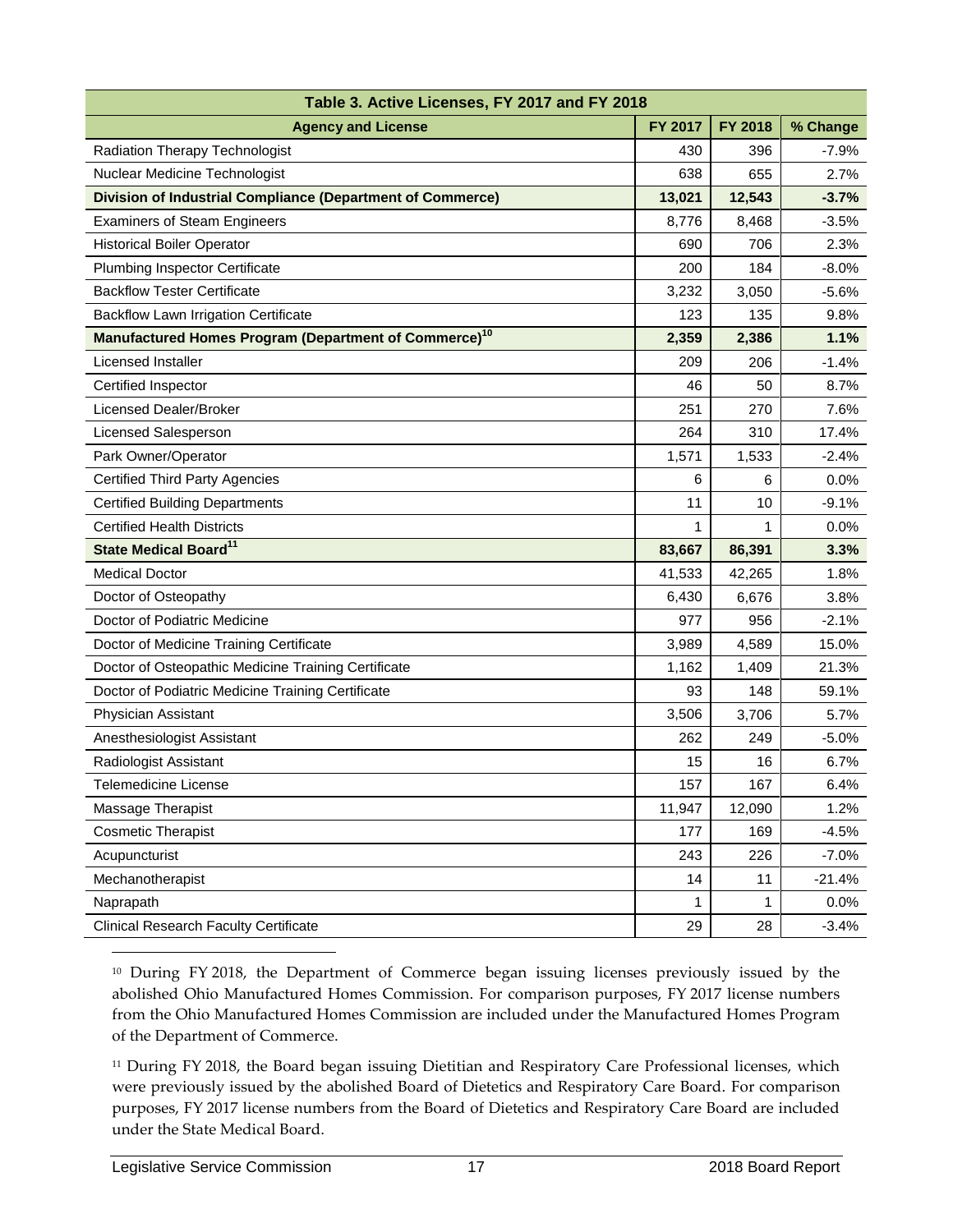| Table 3. Active Licenses, FY 2017 and FY 2018                                         |                |         |           |
|---------------------------------------------------------------------------------------|----------------|---------|-----------|
| <b>Agency and License</b>                                                             | <b>FY 2017</b> | FY 2018 | % Change  |
| <b>Oriental Medicine Practitioner</b>                                                 | 41             | 47      | 14.6%     |
| Clinical Professional Development Certificate                                         | 1              | 1       | 0.0%      |
| <b>Conceded Eminence Certificate</b>                                                  | 10             | 10      | 0.0%      |
| <b>Special Activity Certificate</b>                                                   | 5              | 25      | 400.0%    |
| <b>Genetic Counselor</b>                                                              | 265            | 288     | 8.7%      |
| Dietitian                                                                             | 4,248          | 4,275   | 0.6%      |
| <b>Dietitian Limited Permit</b>                                                       | 46             | 23      | $-50.0%$  |
| Respiratory Care Professional                                                         | 8,166          | 8,633   | 5.7%      |
| L1-Limited Permit, Student/Graduate-Respiratory Care                                  | 337            | 375     | 11.3%     |
| L2-Limited Permit, Employment Based-Respiratory Care                                  | 13             | 8       | $-38.5%$  |
| Hyperbaric Technologist Certificate (discontinued)                                    | 8              | 0       | $-100%$   |
| <b>Medical Marijuana Control Program (Department of Commerce)</b>                     | N/A            | 27      | N/A       |
| Cultivators - Provisional (new)                                                       | N/A            | 24      | N/A       |
| Testing Laboratories - Provisional (new)                                              | N/A            | 2       | N/A       |
| Cultivators - Certificate of Operation (new)                                          | N/A            | 1       | N/A       |
| <b>Motor Vehicle Repair Board</b>                                                     | 1,749          | 1,906   | 9.0%      |
| Motor Vehicle Repair Operator                                                         | 1,749          | 1,906   | 9.0%      |
| Motor Vehicle Dealers Licensing Board (Department of Public Safety)                   | 36,357         | 31,928  | $-12.2%$  |
| Motor Vehicle Dealer License                                                          | 7,182          | 7,769   | 8.2%      |
| Motor Vehicle Leasing Dealer                                                          | 1,083          | 1,150   | 6.2%      |
| Motor Vehicle Salesperson                                                             | 28,012         | 22,913  | $-18.2%$  |
| Motor Vehicle Distributor/Auction                                                     | 79             | 95      | 20.3%     |
| Motor Vehicle Construction Equipment Auction License                                  | 1              | 1       | 0.0%      |
| <b>Motor Vehicle Salvage Dealers Licensing Board</b><br>(Department of Public Safety) | 496            | 549     | 10.7%     |
| Salvage Motor Vehicle Dealer                                                          | 479            | 514     | 7.3%      |
| Salvage Motor Vehicle Auction/Pool                                                    | 11             | 27      | 145.5%    |
| Salvage Motorcycle/Scooter/APV                                                        | 6              | 8       | 33.3%     |
| <b>Board of Nursing</b> <sup>12</sup>                                                 | 297,366        | 288,166 | $-3.1%$   |
| <b>Registered Nurse</b>                                                               | 213,927        | 211,488 | $-1.1%$   |
| <b>Licensed Practical Nurse</b>                                                       | 52,823         | 56,200  | 6.4%      |
| Certificate of Authority (discontinued)                                               | 16,347         | 0       | $-100.0%$ |
| Certificate to Prescribe (discontinued)                                               | 11,236         | 0       | $-100.0%$ |
| Certified Dialysis Technician                                                         | 1,519          | 1,699   | 11.8%     |
| <b>Community Health Worker</b>                                                        | 516            | 739     | 43.2%     |
| Medication Aide - Certified                                                           | 218            | 222     | 1.8%      |
| Dialysis Technician Intern Certificate                                                | 367            | 382     | 4.1%      |
| Advanced Practice Registered Nurse - Certified Registered Nurse Anesthetist           | 42             | 3,087   | 7,250.0%  |
| Advanced Practice Registered Nurse - Certified Nurse Midwife                          | 1              | 402     | 40,100.0% |

<sup>12</sup> H.B. 216 of the 131st General Assembly eliminated the Certificate of Authority and the Certificate to Prescribe. These licenses were discontinued after December 31, 2017, and replaced with four different Advanced Practice Registered Nurse licenses, which the Board began to issue in FY 2017.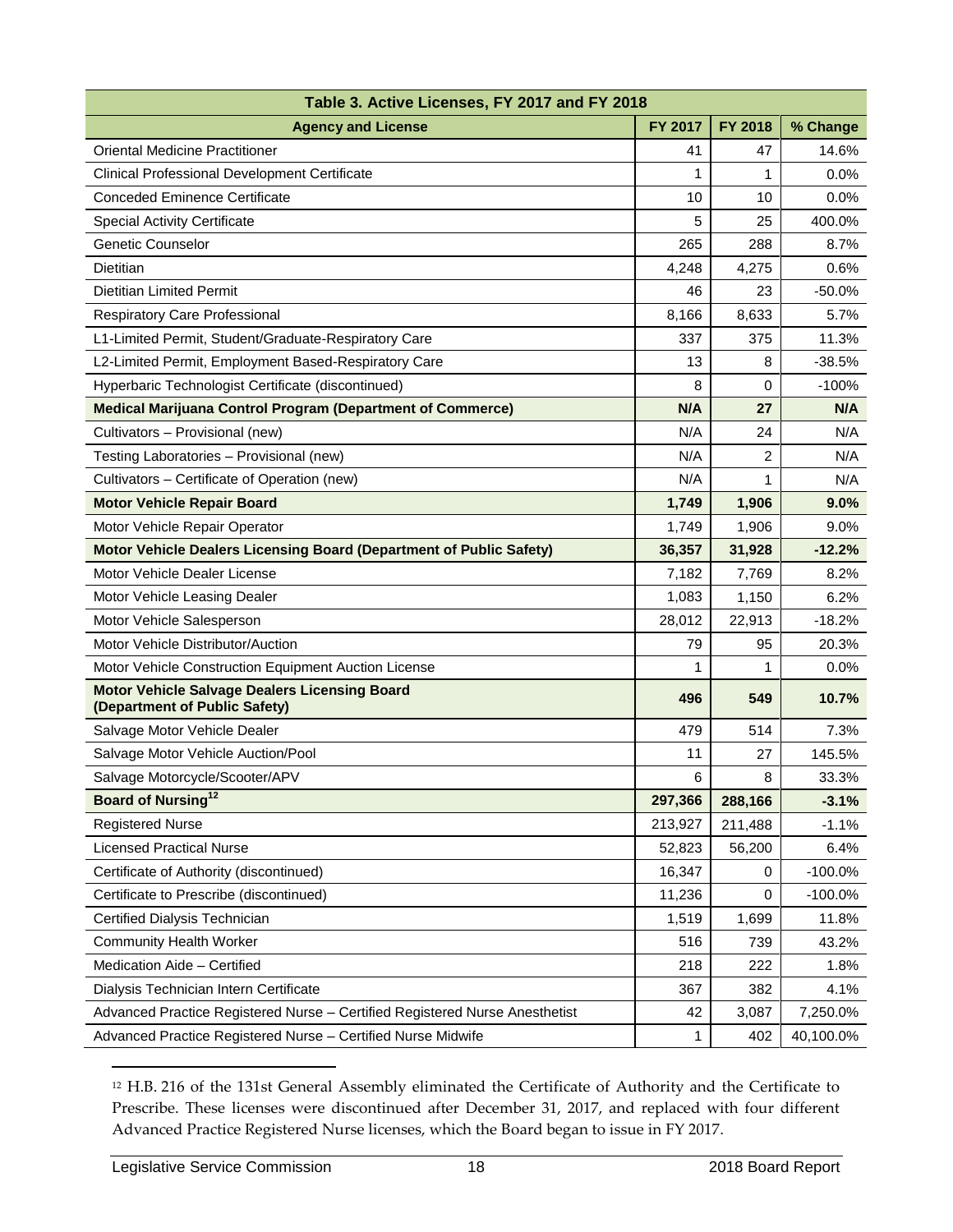| Table 3. Active Licenses, FY 2017 and FY 2018                                     |                |         |           |
|-----------------------------------------------------------------------------------|----------------|---------|-----------|
| <b>Agency and License</b>                                                         | <b>FY 2017</b> | FY 2018 | % Change  |
| Advanced Practice Registered Nurse - Certified Nurse Practitioner                 | 361            | 12,817  | 3,450.4%  |
| Advanced Practice Registered Nurse - Clinical Nurse Specialist                    | 9              | 1,130   | 12,455.6% |
| Occupational Therapy, Physical Therapy, and Athletic Trainers Board <sup>13</sup> | 31,167         | 32,859  | $5.4\%$   |
| <b>Occupational Therapist</b>                                                     | 5,661          | 6,150   | 8.6%      |
| Occupational Therapy Assistant                                                    | 4,694          | 5,058   | 7.8%      |
| <b>Physical Therapist</b>                                                         | 9,795          | 9,888   | 0.9%      |
| <b>Physical Therapist Assistant</b>                                               | 7,943          | 8,433   | 6.2%      |
| <b>Athletic Trainer</b>                                                           | 2,753          | 2,985   | 8.4%      |
| Orthotist                                                                         | 64             | 75      | 17.2%     |
| Pedorthist                                                                        | 75             | 80      | 6.7%      |
| Prosthetist                                                                       | 57             | 61      | 7.0%      |
| Prosthetist - Orthotist                                                           | 114            | 121     | 6.1%      |
| <b>Temporary Orthotist</b>                                                        | 5              | 3       | $-40.0%$  |
| <b>Temporary Pedorthist</b>                                                       | 0              | 1       | N/A       |
| <b>Temporary Prosthetist</b>                                                      | 6              | 3       | $-50.0%$  |
| Temporary Prosthetist - Orthotist                                                 | 0              | 1       | N/A       |
| <b>State Board of Pharmacy<sup>14</sup></b>                                       | 47,433         | 67,642  | 42.6%     |
| <b>Registered Pharmacist</b>                                                      | 19,984         | 20,349  | 1.8%      |
| Pharmacy Intern                                                                   | 3,712          | 3,449   | $-7.1%$   |
| Terminal Distributor of Dangerous Drugs CAT III                                   | 12,890         | 12,924  | 0.3%      |
| Terminal Distributor of Dangerous Drugs CAT II                                    | 6,267          | 6,600   | 5.3%      |
| Terminal Distributor of Dangerous Drugs CAT I (discontinued)                      | 20             | 0       | $-100%$   |
| Wholesale Distributor of Dangerous Drugs (discontinued)                           | 1,793          | 0       | $-100%$   |
| Drug Distributor CAT III (new)                                                    | N/A            | 630     | N/A       |
| Drug Distributor CAT II (new)                                                     | N/A            | 1,118   | N/A       |
| Controlled Substance Manufacturer (discontinued)                                  | 639            | 0       | $-100%$   |
| Veterinary Facility Drug                                                          | 1,244          | 1,294   | 4.0%      |
| Home Medical Equipment Facility License                                           | 147            | 108     | -26.5%    |
| Home Medical Equipment Facility Certificate of Registration                       | 737            | 566     | $-23.2%$  |
| Medical Marijuana Dispensary Provisional License (new)                            | N/A            | 56      | N/A       |
| Pharmacy Technician Trainee (new)                                                 | N/A            | 3,065   | N/A       |

 $\overline{a}$ <sup>13</sup> During FY 2018, the Board began issuing licenses previously issued by the abolished State Board of Orthotics, Prosthetics, and Pedorthics. For comparison purposes, FY 2017 license numbers from the State Board of Orthotics, Prosthetics, and Pedorthics are included under the Occupational Therapy, Physical Therapy, and Athletic Trainers Board.

<sup>14</sup> H.B. 49 of the 132nd General Assembly absorbed Terminal Distributor of Dangerous Drugs CAT I and Controlled Substance Manufacturer licenses into other license types. The Board implemented new categories for the Wholesale Distributor of Dangerous Drugs license as well. H.B. 49 also adjusted licensing renewal schedules and fees. Additionally in FY 2018, the Board took on the responsibilities of issuing Home Medical Equipment Facility Licenses and Certificates of Registration, which were previously issued under the abolished Respiratory Care Board. For comparison purposes, FY 2017 license numbers from the abolished Board are included under the State Board of Pharmacy.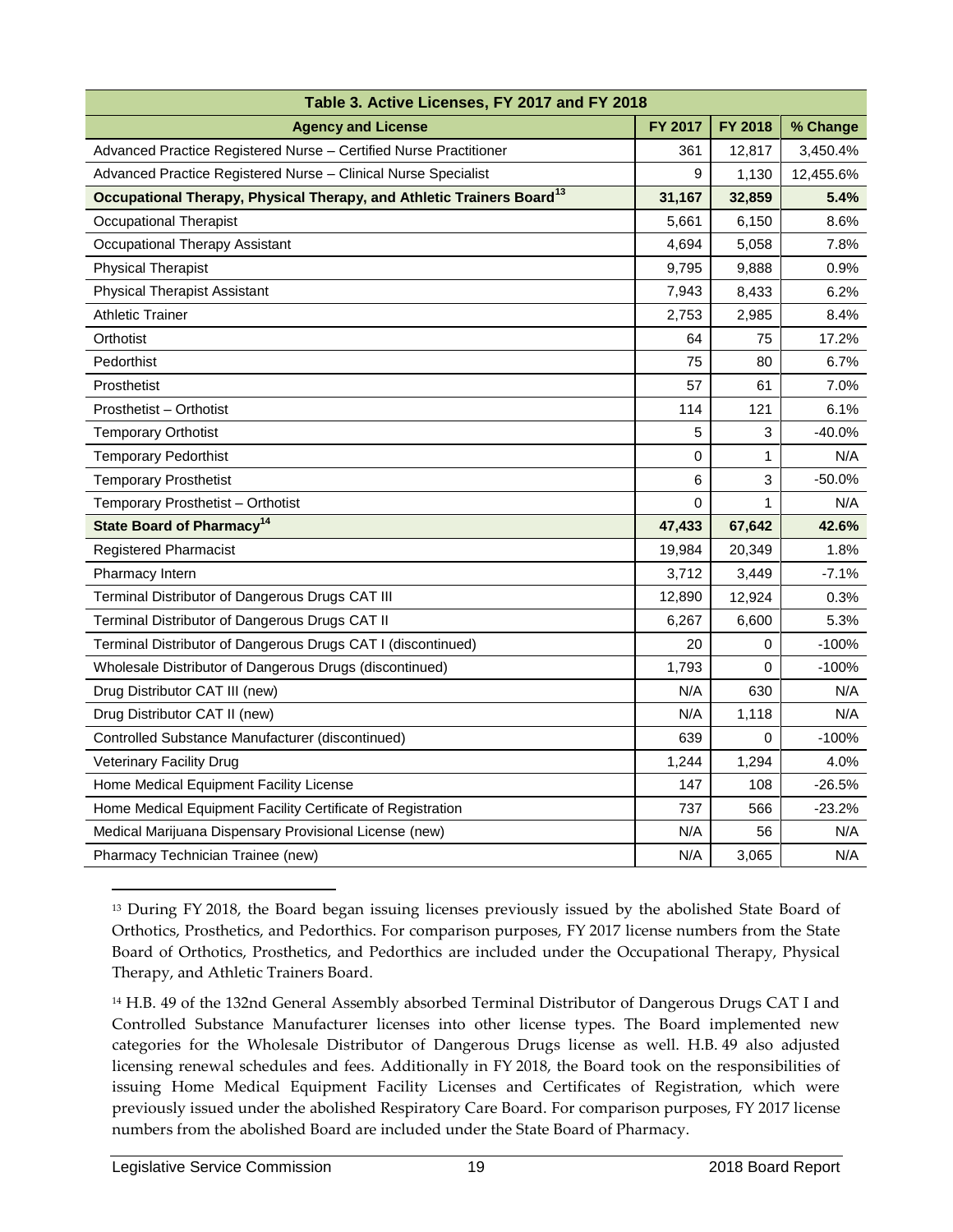| Table 3. Active Licenses, FY 2017 and FY 2018                                         |         |         |          |
|---------------------------------------------------------------------------------------|---------|---------|----------|
| <b>Agency and License</b>                                                             | FY 2017 | FY 2018 | % Change |
| Registered Pharmacy Technician (new)                                                  | N/A     | 7,991   | N/A      |
| Certified Pharmacy Technician (new)                                                   | N/A     | 9,492   | N/A      |
| Private Investigators and Security Guard Unit (Department of Public Safety)           | 23,585  | 24,434  | 3.6%     |
| Class A (Private Investigator & Security Guard) Provider License                      | 301     | 296     | $-1.7%$  |
| Class A (Private Investigator & Security Guard) Branch License                        | 62      | 61      | $-1.6%$  |
| Class B (Private Investigator) Provider License                                       | 243     | 243     | 0.0%     |
| Class B (Private Investigator) Branch License                                         | 8       | 7       | $-12.5%$ |
| Class C (Security Guard) Provider License                                             | 116     | 119     | 2.6%     |
| Class C (Security Guard) Branch License                                               | 66      | 62      | $-6.1%$  |
| Class A (Private Investigator & Security Guard) Registration                          | 7,122   | 7,003   | $-1.7%$  |
| Class B (Private Investigator) Registration                                           | 937     | 939     | 0.2%     |
| Class C (Security Guard) Registration                                                 | 14,730  | 15,704  | 6.6%     |
| <b>State Board of Psychology</b>                                                      | 3,937   | 4,134   | 5.0%     |
| Psychologist                                                                          | 3,395   | 3,492   | 2.9%     |
| School Psychologist                                                                   | 217     | 224     | 3.2%     |
| <b>Certified Ohio Behavior Analyst</b>                                                | 325     | 418     | 28.6%    |
| <b>Division of Real Estate and Professional Licensing</b><br>(Department of Commerce) | 43,587  | 44,466  | 2.0%     |
| Real Estate Salesperson                                                               | 32,087  | 33,495  | 4.4%     |
| Real Estate Appraiser                                                                 | 2,925   | 2,410   | $-17.6%$ |
| <b>Real Estate Broker</b>                                                             | 4,566   | 4,538   | $-0.6%$  |
| <b>Real Estate Business</b>                                                           | 3,463   | 3,442   | $-0.6%$  |
| Real Estate Foreign Corporation                                                       | 26      | 26      | 0.0%     |
| Real Estate Foreign Dealer                                                            | 25      | 24      | $-4.0%$  |
| Real Estate Foreign Property Registration                                             | 114     | 114     | 0.0%     |
| Real Estate Foreign Individual                                                        | 5       | 5       | 0.0%     |
| Real Estate Foreign Salesperson                                                       | 79      | 86      | 8.9%     |
| Real Estate Registered Appraiser Assistant                                            | 297     | 326     | 9.8%     |
| Sanitarian Registration Program (Department of Health) <sup>15</sup>                  | 1,541   | 1,474   | $-4.3%$  |
| Registered Sanitarian                                                                 | 1,140   | 1,124   | $-1.4%$  |
| Sanitarian-in-Training                                                                | 320     | 273     | $-14.7%$ |
| <b>Training Agencies</b>                                                              | 81      | 77      | $-4.9%$  |
| <b>Division of Securities (Department of Commerce)</b>                                | 204,548 | 211,159 | 3.2%     |
| Securities Salesperson                                                                | 181,460 | 186,752 | 2.9%     |
| <b>Securities Dealer</b>                                                              | 2,024   | 1,987   | $-1.8%$  |
| <b>Investment Advisor</b>                                                             | 1,889   | 2,832   | 49.9%    |
| <b>Investment Advisor Representative</b>                                              | 19,073  | 19,490  | 2.2%     |
| State Retirement System Investment Officer                                            | 101     | 97      | $-4.0%$  |
| Chief Investment Officer of BWC                                                       | 1       | 1       | $0.0\%$  |

<sup>&</sup>lt;sup>15</sup> During FY 2018, the Ohio Department of Health began issuing licenses previously issued by the abolished State Board of Sanitarian Registration. For comparison purposes, FY 2017 license numbers from the abolished Board are included under the Sanitarian Registration Program of the Department of Health.